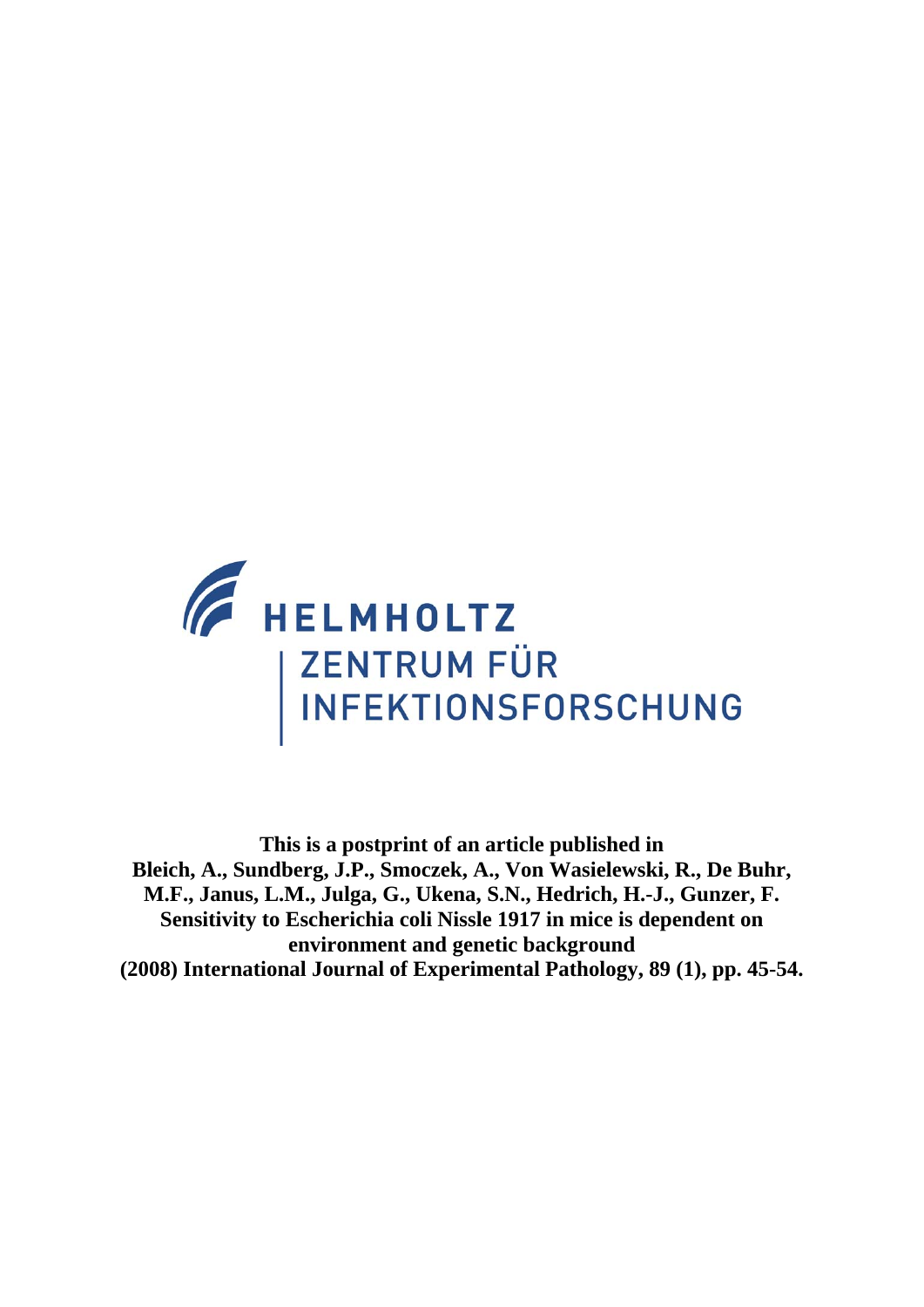# **Sensitivity to** *Escherichia coli* **Nissle 1917 in mice is dependent on environment and genetic background**

Andre Bleich,<sup>1\*</sup> John P. Sundberg,<sup>2</sup> Anna Smoczek,<sup>1</sup> Reinhard von Wasielewski,<sup>3</sup> Maike F. de Buhr, <sup>1</sup> Lydia M. Janus, <sup>1</sup> Gwen Julga, <sup>1</sup> Sya N. Ukena, <sup>4,5</sup> Hans-J. Hedrich<sup>1</sup>, and Florian Gunzer<sup>4,6</sup>

<sup>1</sup>Institute for Laboratory Animal Science and Central Animal Facility, Hannover Medical School, Hannover, Germany; <sup>2</sup>The Jackson Laboratory, Bar Harbor, ME, USA; <sup>3</sup>Institute of Pathology, Hannover Medical School, Hannover, Germany, <sup>4</sup>Institute of Medical Microbiology and Hospital Epidemiology, Hannover Medical School, Hannover, Germany, <sup>5</sup>Research Group Mucosal Immunity, Helmholtz Centre for Infection Research, Braunschweig, Germany, and <sup>6</sup>Institute of Medical Microbiology and Hygiene, Faculty of Medicine Carl Gustav Carus, TU Dresden, Dresden, Germany

*Correspondence:* Andre Bleich, DVM, PhD, Institute for Laboratory Animal Science and Central Animal Facility, Hannover Medical School, Carl-Neuberg-Str. 1, 30625 Hannover, Germany Phone: +49 511 532 8714 Fax: +49 511 532 3710 E-mail: bleich.andre@mh-hannover.de

*Short Title: E. coli* Nissle 1917 infection in germ-free mice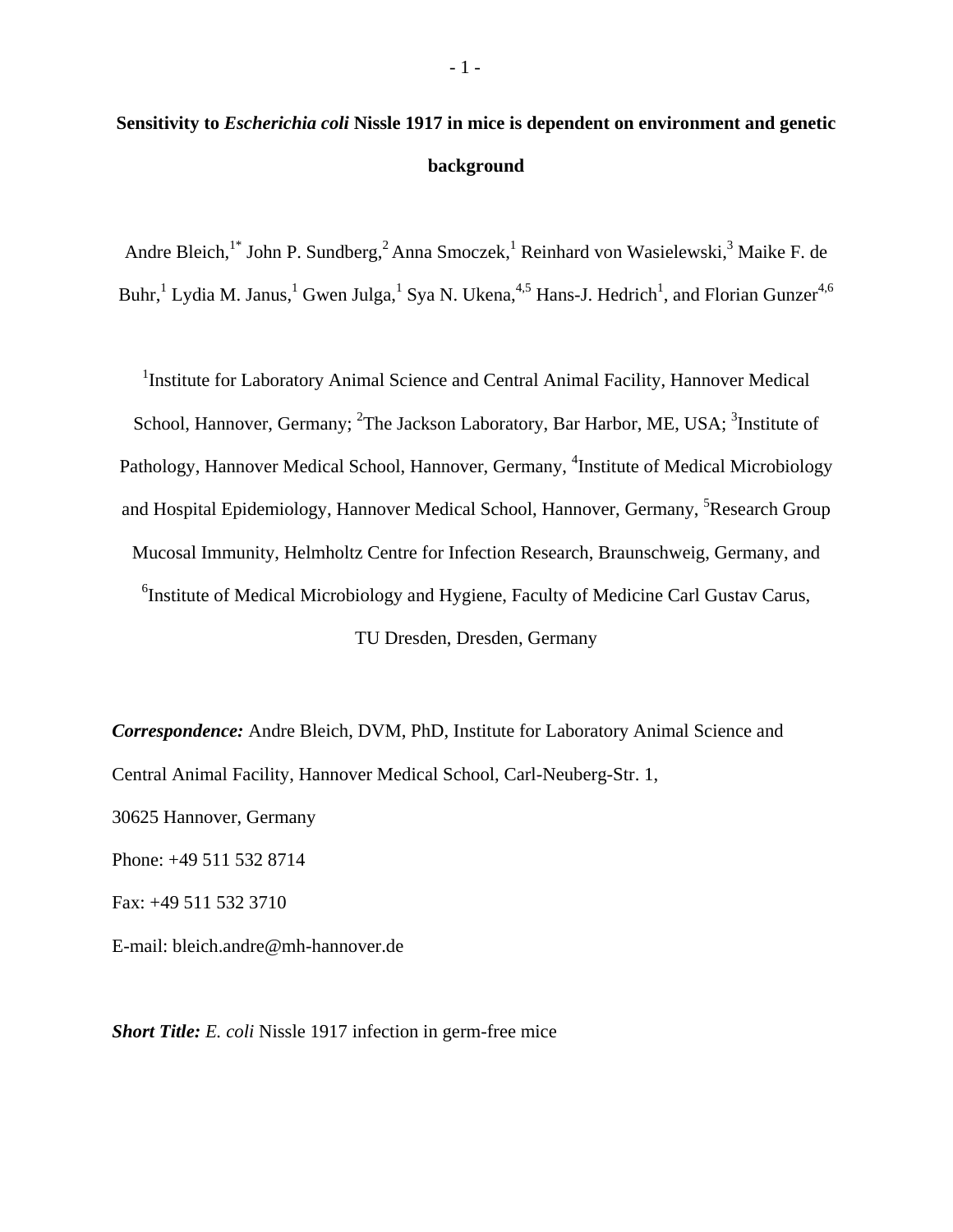# **Summary**

*E. coli* Nissle 1917 (EcN) is a well characterized probiotic bacterium. Although genomic comparisons of EcN with the uropathogenic *E. coli* strain CFT073 revealed high degrees of similarity, EcN is generally considered a non pathogenic organism. However, since recent evidence suggests that EcN is capable of inducing inflammatory responses in host intestinal epithelial cells, we aimed to investigate potential pathogenic properties of EcN in an *in vivo* model using various germ-free mouse strains. With the exception of C3H/HeJZtm mice, which carry a defective TLR4-allele, no lesions were obvious in mice of different strains orally inoculated with EcN for one week, although organ cultures (blood, lung, mesenteric lymph node, pancreas, spleen, liver, kidney) tested positive to various degrees. C3H/HeJZtm mice inoculated with EcN became clinically ill and the majority died or had to be euthanized. Organs of all gnotobiotic C3H/HeJZtm mice were positive for EcN by culture; major histological findings were moderate to severe pyogranulomatous serositis, typhlitis, and pancreatitis. Histological findings were corroborated by highly elevated TNF serum levels. Lesions were not detected in SPF maintained C3H/HeJZtm mice, germ-free C3H/HeJ mice lacking the interleukin-10 gene, or germ-free C3H/HeJZtm mice that were inoculated with *E. coli* K12 strain MG1655 as a control. In addition, mild histological lesions were detected in Ztm:NMRI mice three months after oral inoculation with EcN. This study shows that EcN is capable to display a virulent phenotype in germ-free C3H/HeJZtm mice. If this phenotype is linked to the bacterium's probiotic nature has to be determined in further studies.

*Key Words: E. coli* Nissle 1917*,* EcN, germ-free mice, probiotics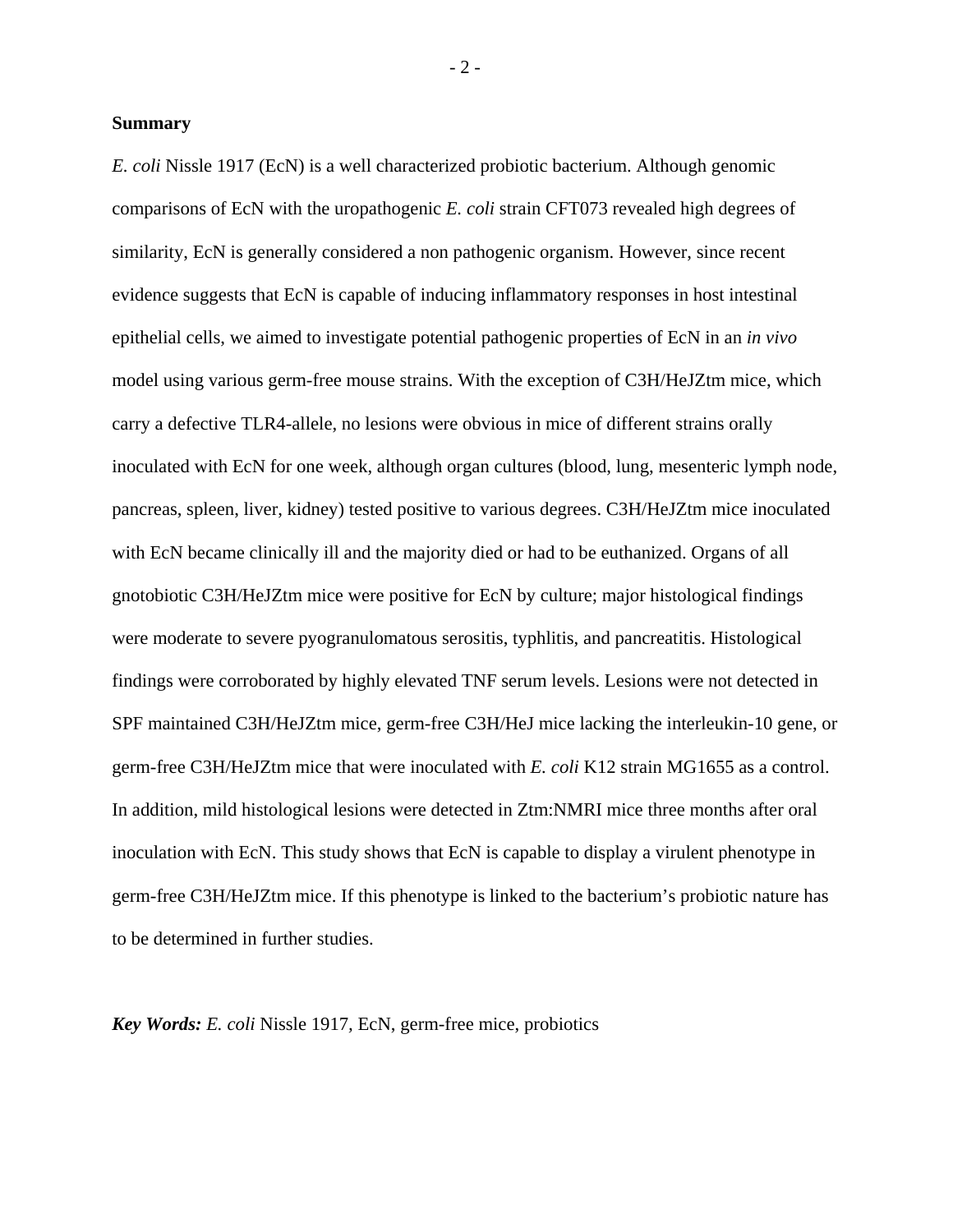# **Introduction**

*Escherichia* (*E*.) *coli* strain Nissle 1917 (EcN) of the serotype 06:K5:H1 is a well characterized probiotic bacterium originally isolated by Dr. Alfred Nissle in 1917 from the feces of a soldier who stayed unaffected during a severe outbreak of shigellosis (Nissle 1918). Probiotics are live microorganisms considered to confer health benefits to the host (Guarner and Schaafsma 1998), and their use for therapeutic manipulation of the enteric microflora is promising for treating intestinal conditions such as inflammatory bowel disease (IBD) (Shanahan 2000, Colombel *et al.* 2001, Shanahan 2001, Sartor 2004, Bleich and Mähler 2005). For example, administration of EcN was recently shown to be as effective as standard medication in maintaining remission of ulcerative colitis in human patients (Rembacken *et al.* 1999, Kruis *et al.* 2004).

The mechanisms underlying the probiotic nature of EcN have yet to be elucidated. Attempts to identify strain-specific characteristics and analysis of gene expression patterns resulting from interaction of this bacterium with the host have been used to determine the beneficial effect of EcN (Grozdanov *et al.* 2004, Sun *et al.* 2005, Ukena *et al.* 2005). In a recently published study, we have shown that most genes specifically upregulated by EcN interaction with host cells *in vitro* were coding for proinflammatory cytokines or molecules that are part of inflammatory pathways (Ukena *et al.* 2005). Furthermore, genomic comparisons of probiotic EcN with the uropathogenic *E. coli* strain CFT073 (Welch *et al.* 2002) revealed a high degree of similarity at genome level between these two strains, including factors considered to be virulence associated in pathogenic bacteria. These factors might contribute to the fitness and adaptability of EcN (Grozdanov *et al.* 2004, Sun *et al.* 2005).

Regardless of these similarities, to the best of our knowledge there have been no reports of the induction of pathogenic effects following EcN treatment. The aim of this study was to

- 3 -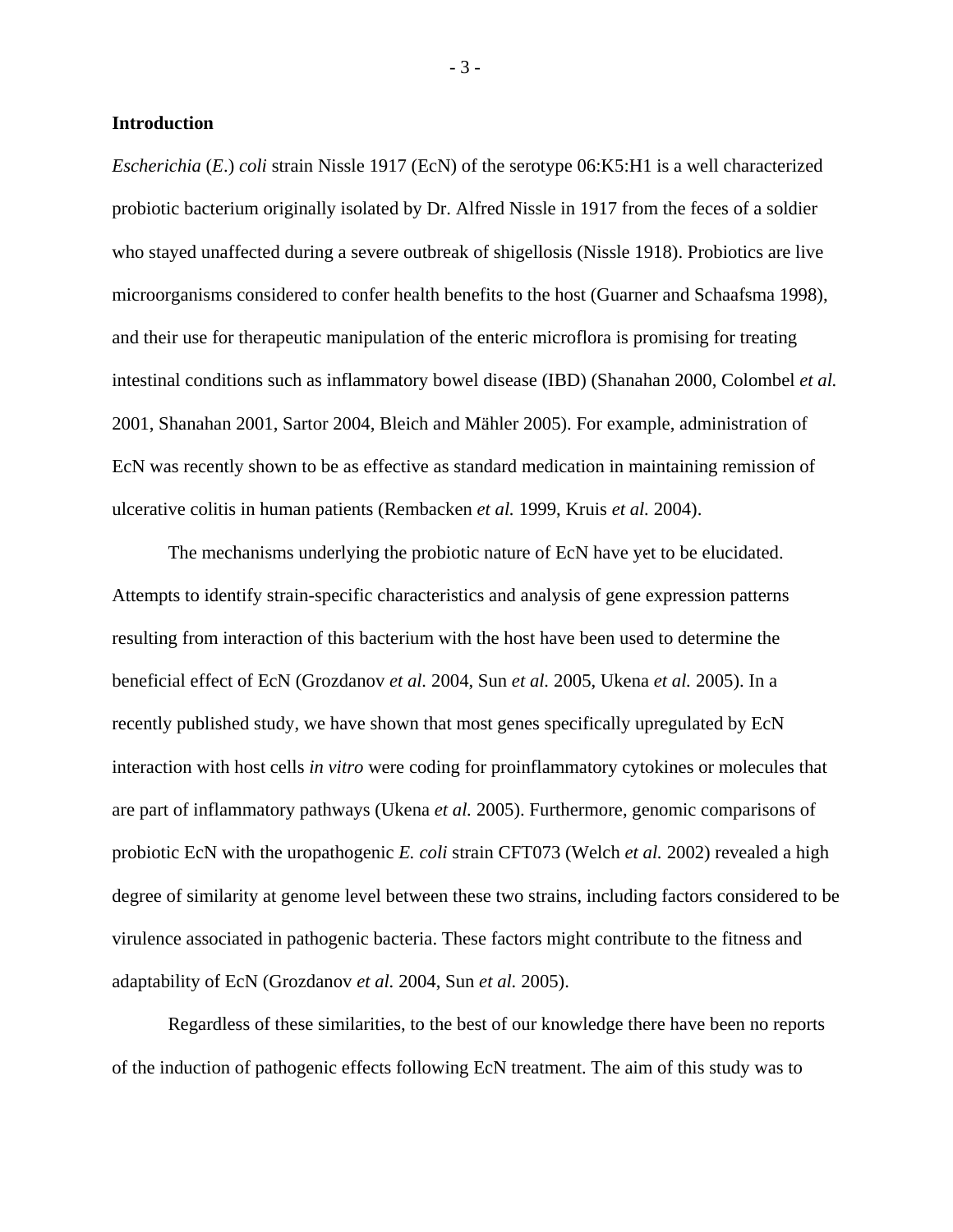determine if this is also the case when mice with a naïve gut physiology are exposed to EcN. We therefore inoculated germ-free mice of different genetic backgrounds with EcN or with the non pathogenic K12 *E. coli* strain MG1655, whose genome sequence has been fully determined (Blattner *et al.* 1997).

# **Materials and methods**

### *Mice*

Mice (all 56 days of age) of the following strains and stocks were obtained from colonies maintained germfree (GF) in flexible film isolators (Metall + Plastik, Radolfzell-Stahringen, Germany) at the Central Animal Facility, Hannover, Germany: Ztm:NMRI (6 females, 7 males), BALB/cJZtm (4 females, 6 males), C3H/HeJZtm (8 females, 5 males), C3H/HeJBir.129P2-  $I110^{tm1Cgn}$  (C3.129P2- $I110^{-/-}$ , 4 females, 4 males), C57BL/6JZtm (3 females), ZtmTac:SW (5 females). Pelleted irradiated (50kGy) diet (ssniff® M-Z, ssniff Spezialdiäten, Soest, Germany) containing 22.0% protein, 4.5% fat and 3.9% fiber, and autoclaved R/O water were provided *ad libitum*. The light:dark cycle was set at 12:12 hours.

 C3H/HeJZtm and C3.129P2-*Il10-/-* mice were tested for the *Tlr4Lps-d* allele (Poltorak *et al.* 1998) by restriction fragment length polymorphism analysis (RFLP) of a 325 bp PCR amplicon spanning the region of the *Tlr4* gene containing a point mutation leading to a Pro  $\rightarrow$  His substitution at amino acid 712 of the mature protein (protocol kindly provided by Dr. S. Goyert). The following oligonucleotide primers were used to amplify the target region: 5'-AGA-ATG-AGG-ACT-GGG-TGA-GA-3' and 5'-CTG-CTA-AGA-AGG-CGA-TAC-AA-3'. PCR was performed with the REDExtract-N-AMP-PCR ReadyMix (Sigma-Aldrich, Munich, Germany). Products yielded after 40 amplification cycles with an annealing temperature of 60°C were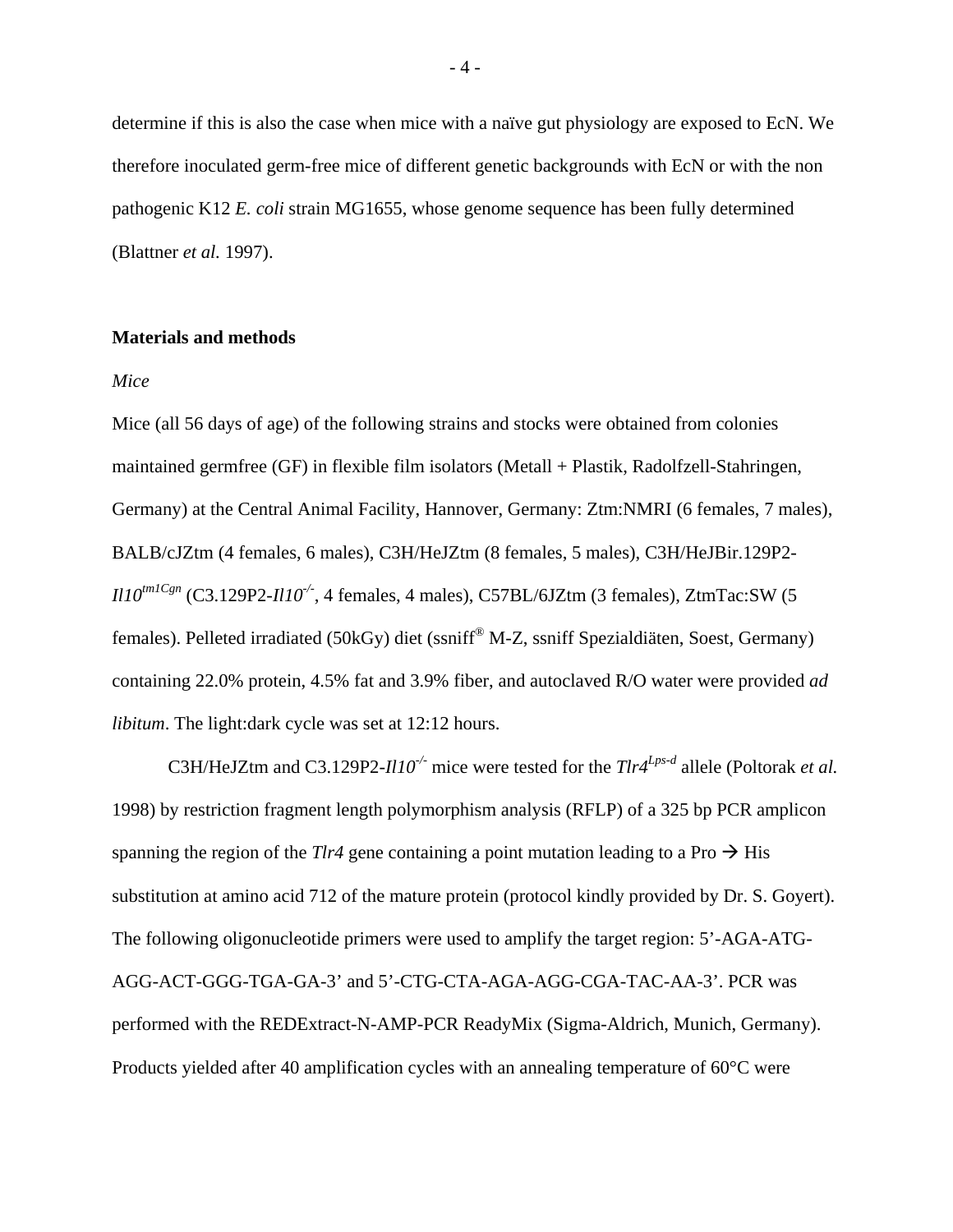digested with BstNI (New England Biolabs, Frankfurt, Germany) according to the manufacturer´s protocol and separated on a 3% NuSieve agarose gel (Biozym Scientific, Hessisch-Oldendorf, Germany) containing SYBR Green (Gel Star, 4 µl/100ml; Biozym Scientific).

A total of eight C3H/HeJZtm mice (4 females, 4 males) were produced and maintained in a room with controlled environment  $(21 \pm 2^{\circ}C, 55 \pm 5\%$  relative humidity, 12 hours light: dark cycle, 12-14 changes of air per hour). Personnel entering the room were required to wear a gown, cap, surgical mask, overshoes, and gloves. Mice were housed separately by sex in individually ventilated cages (440 cm<sup>2</sup> floor area) with a maximum of five animals per cage on bedding of non-sterilized, dust-free softwood fibers. Pelleted diet (ALTROMIN® 1314, Altromin Spezialfutter, Lage, Germany) containing 22.5% protein, 5.0% fat and 4.5% fiber, and tap water treated with UV light were provided *ad libitum*. Routine microbiological monitoring according to FELASA recommendations (Nicklas *et al.* 2002) did not reveal any evidence of infection with common mouse pathogens except for *Pasteurella pneumotropica*. These mice are henceforth designated as specified pathogen free (SPF).

 This study was conducted in accordance with the German Animal Welfare Law and with the European Communities Council Directive 86/609/EEC for the protection of animals used for experimental purposes. All experiments were approved by the Local Institutional Animal Care and Research Advisory committee and authorized by the local government.

# *Preparation of bacteria and colonization of mice*

EcN and *E. coli* K12 laboratory strain MG1655 were prepared as described previously (Ukena *et al.* 2005). Both strains were grown overnight in Luria Bertani (LB) medium (Invitrogen,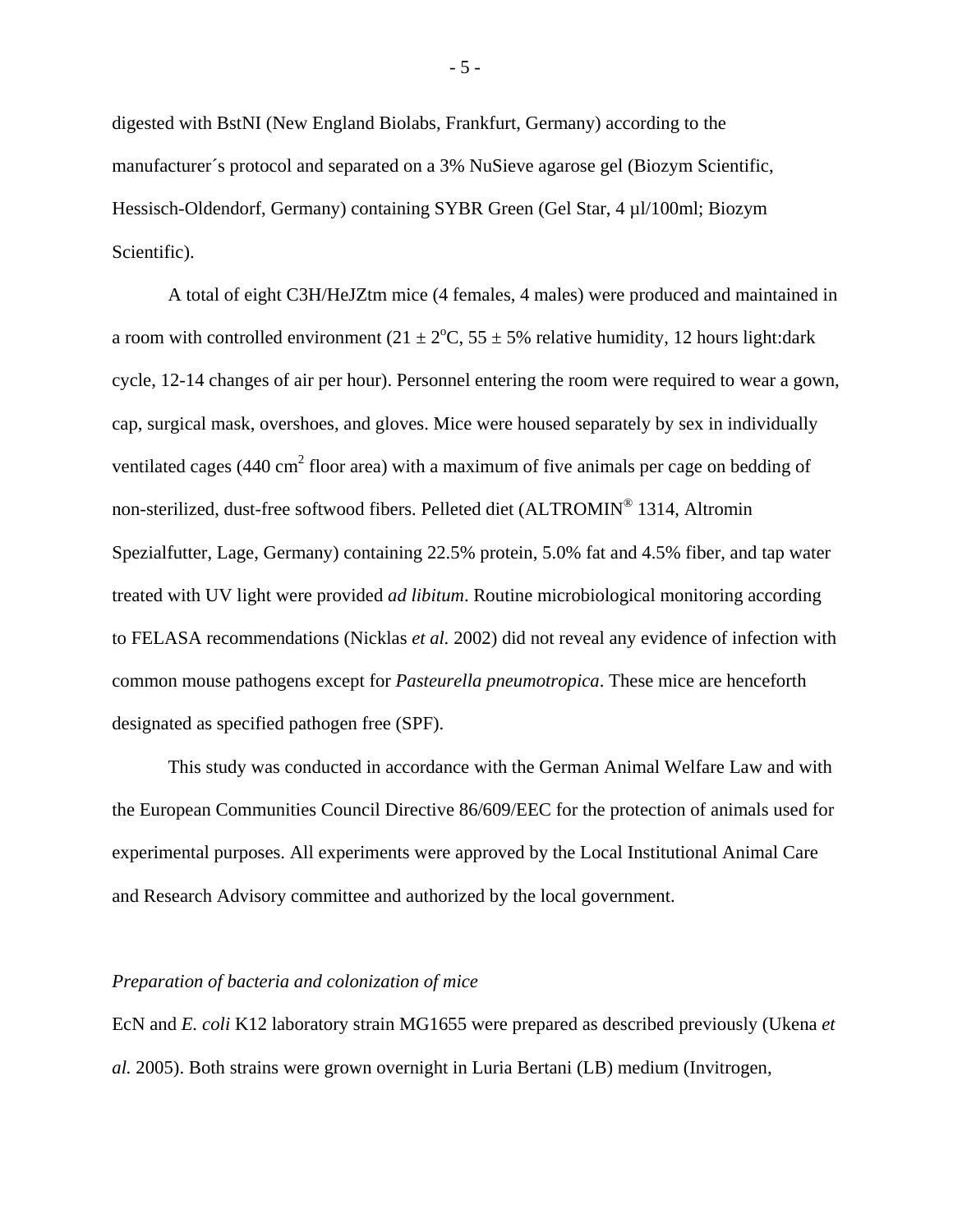Karlsruhe, Germany) at 37°C on a shaker. The cultures were then diluted 1:500 in LB media, grown at 37<sup>o</sup>C, harvested in the late logarithmic phase after reaching an  $OD_{600} = 1$  (containing approximately  $10^9$  colony-forming units [CFU] per ml), and centrifuged. Each animal received an inoculum (10<sup>9</sup> CFU) via oral gavage redissolved in 100  $\mu$ l sterile PBS. This application was repeated after three days. For chronic treatment, bacteria were redissolved in sterile drinking water given to the mice for one week *ad libitum*. Individual group sizes of mice colonized with EcN or *E. coli* MG1655 are given in the results section (Table 1, 2, and 3).

# *Histological and bacteriological examination*

Mice were euthanized by  $CO<sub>2</sub>$  asphyxiation one week or three months after inoculation. Organs were removed aseptically and one part cultured as described below. The remaining samples from lung, lymph nodes, kidney, liver, spleen, pancreas, small intestine, cecum, and large intestine were fixed in neutral buffered 4% formalin, processed routinely, embedded in paraffin, sectioned at 5 to 6  $\mu$ m, and stained with hematoxylin and eosin (H&E).

For bacterial examination, the organs listed above, blood, and feces were cultured in thioglycollate broth (Oxoid, Basingstoke, UK) at 37°C for up to one week. Positive cultures were plated on blood and Gassner agar, and bacteria were identified by API20E system (bioMérieux, Marcy l'Etoile, France) and EcN-specific PCR using primers (Muta 5/6) specific for the pMUT1 plasmid (Blum-Oehler *et al.* 2003). Primer sequences were: 5´-AAC-TGT-GAA-GCG-ATG-AAC-CC-3´ and 5´-GGA-CTG-TTC-AGA-GAG-CTA-TC-3´; the annealing temperature was set to  $60^{\circ}$ C.

For quantitative bacterial cultures, livers, spleens, kidneys, and mesenteric lymph nodes of gnotobiotic C3H/HeJZtm, Ztm:NMRI, and BALB/cZtm mice were collected three days after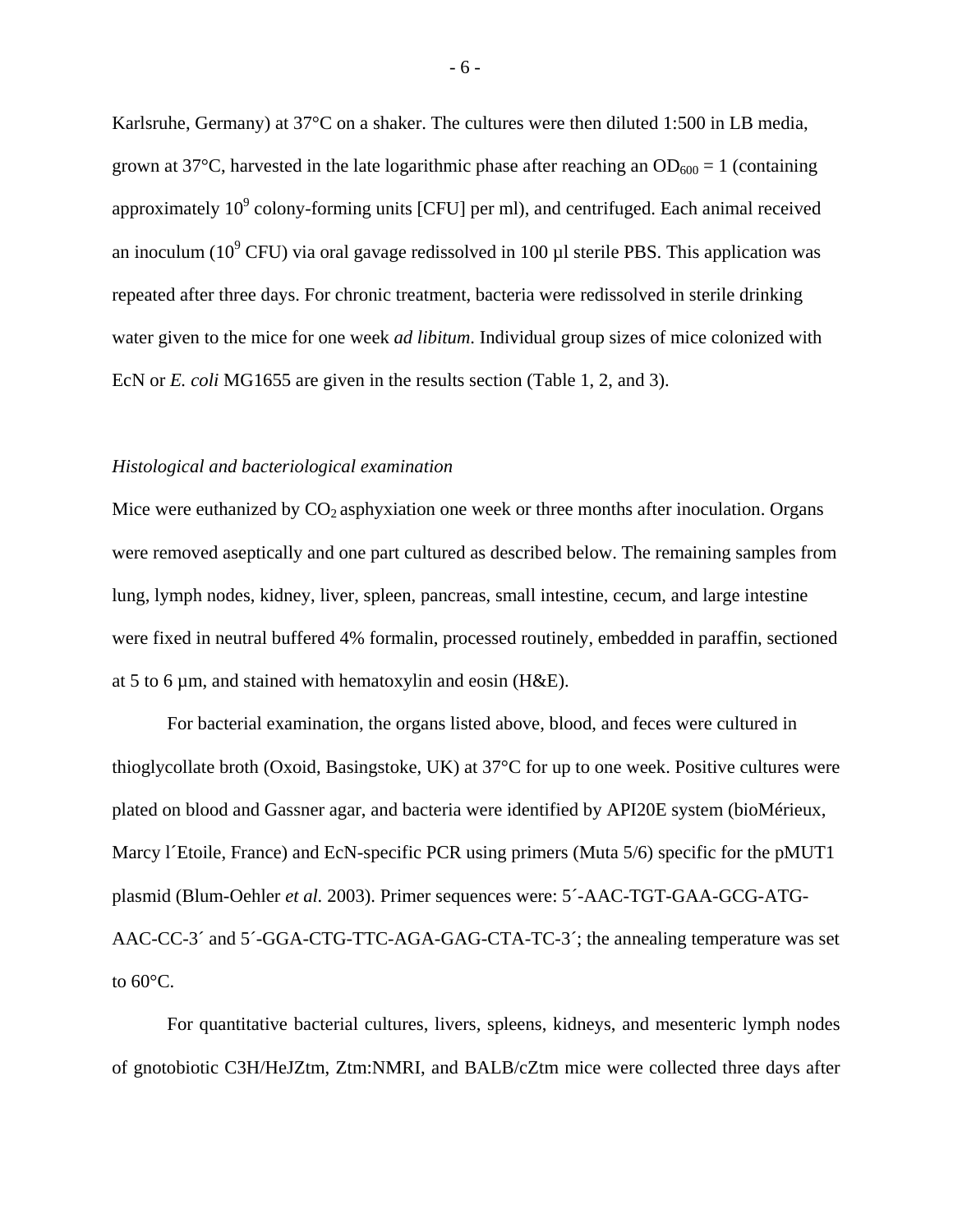inoculation with EcN, weighed, and homogenized in 1 ml PBS with a Xenox motorized hand tool (Proxxon, Niersbach, Germany). The homogenates were serially diluted in PBS, and each dilution was cultured on blood agar plates. The number of colonies per plate was counted and expressed as CFU per organ.

# *Assessment of cytokine serum levels*

Serum samples were stored at -80°C until they were processed for cytokine analysis. Levels of Tumor necrosis factor (TNF) were quantified using fluorescent-labeled microspheres (Fluorokine MAP system, R&D Systems, Wiesbaden-Nordenstadt, Germany) and the Luminex 100 instrument (Luminex BV, Oosterhout, The Netherlands). All procedures closely followed the manufacturer's instructions. Data were analyzed with Luminex 2.3 software using fiveparametric curve fitting. A standard curve was generated from a 3-fold dilution series made with the standard cocktail provided in the Fluorokine MAP Base Kit (R&D Systems) with the lowest standard concentration being 6 pg/ml. Sera were diluted 4-fold and measured in duplicates.

#### **Results**

Germ-free mice tolerated inoculation with EcN well with the exception of C3H/HeJZtm mice, all of which developed clinical disease within three to seven days after inoculation. In total, three out of nine mice died, and three moribund mice were euthanized on day four or five. Organs of these mice were taken for bacterial culture and histological examination as described above. The remaining three mice survived until day seven, showing moderate clinical signs (ruff fur and dehydration as evidenced by tenting of the skin). No germ-free mice of the other strains inoculated with EcN exhibited clinical signs. Since only germ-free C3H/HeJZtm mice developed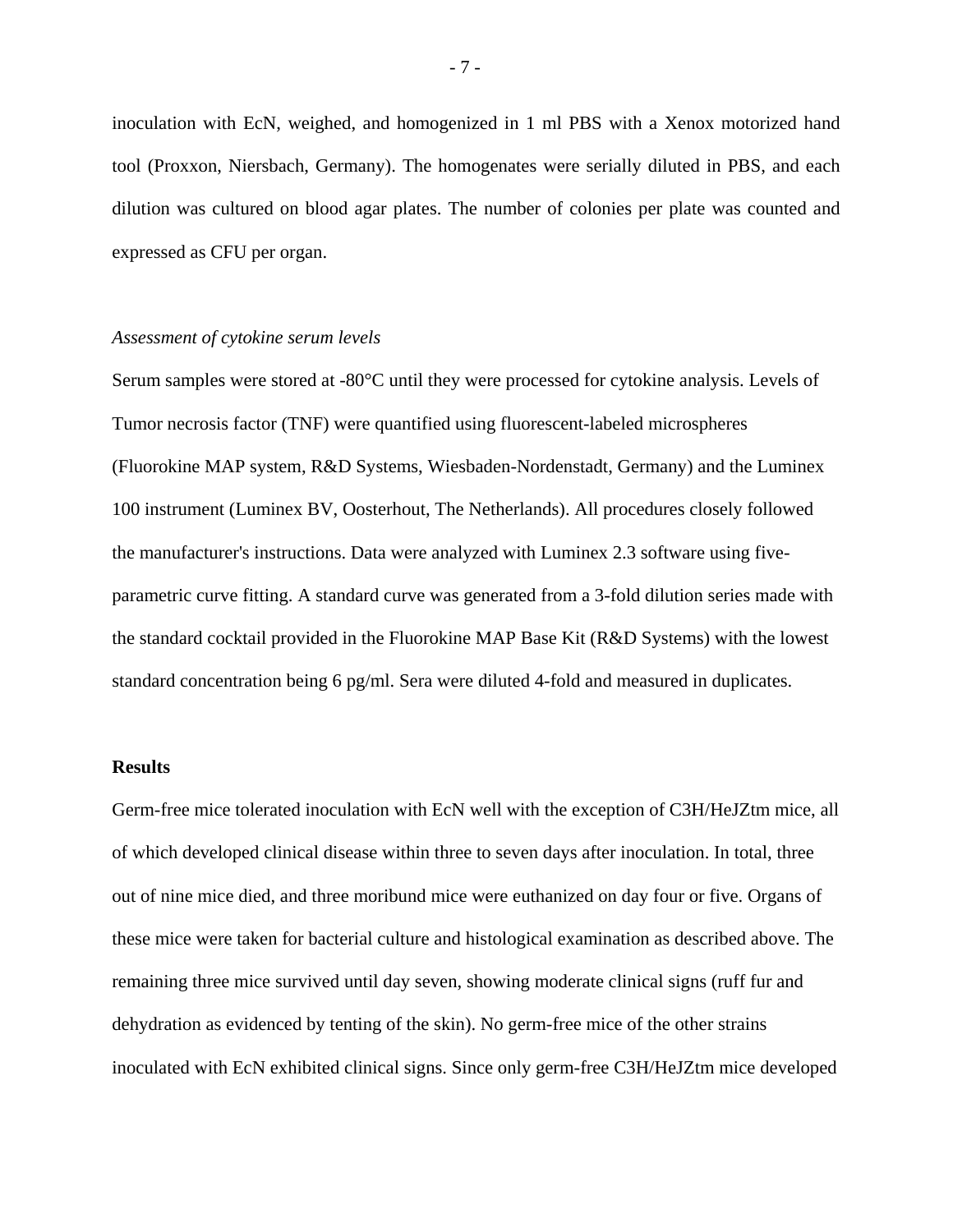disease, we investigated the effect of EcN given to SPF mice of this strain. However, no clinical signs could be observed in these animals. We then questioned whether pathogenic effects might also be observed in germ-free mice of resistant strains when infected with EcN for a period of three months. Ztm:NMRI mice were chosen for this because they showed less positive organ cultures than the other strains (see below). In contrast to the previous experiments, EcN was given via the drinking water. Again, these chronically infected mice did not exhibit any clinical signs for up to three months.

#### *Gross necropsy and histology*

Necropsies revealed mild to moderate enlargement of the mesenteric lymph nodes and spleens of gnotobiotic mice of all strains except for BALB/cJZtm mice and C3H/HeJZtm mice inoculated with *E. coli* MG1655. Germ-free C3H/HeJZtm mice inoculated with EcN showed signs of dehydration as well as moderate to severe enlargement of the mesenteric lymph nodes and spleens. A markedly edematous pancreas was seen in one mouse that underwent necropsy on day five.

 Histologic lesions were limited to the C3H/HeJZtm inbred strain inoculated with EcN and maintained as gnotobiotic animals and to the gnotobiotic Ztm:NMRI mice exposed to EcN for three months. No lesions were observed in C3H/HeJZtm mice maintained under SPF conditions, in C3H/HeJZtm and BALB/cJZtm mice inoculated with *E. coli* MG1655, nor in germ-free mice of the other strains inoculated with EcN. These findings indicate that C3H/HeJZtm mice, which are a substrain of C3H/HeJ mice that carry the *Tlr4Lps-d* allele (Poltorak *et al.* 1998), are susceptible under germ free conditions to morbidity and mortality when associated with EcN.

- 8 -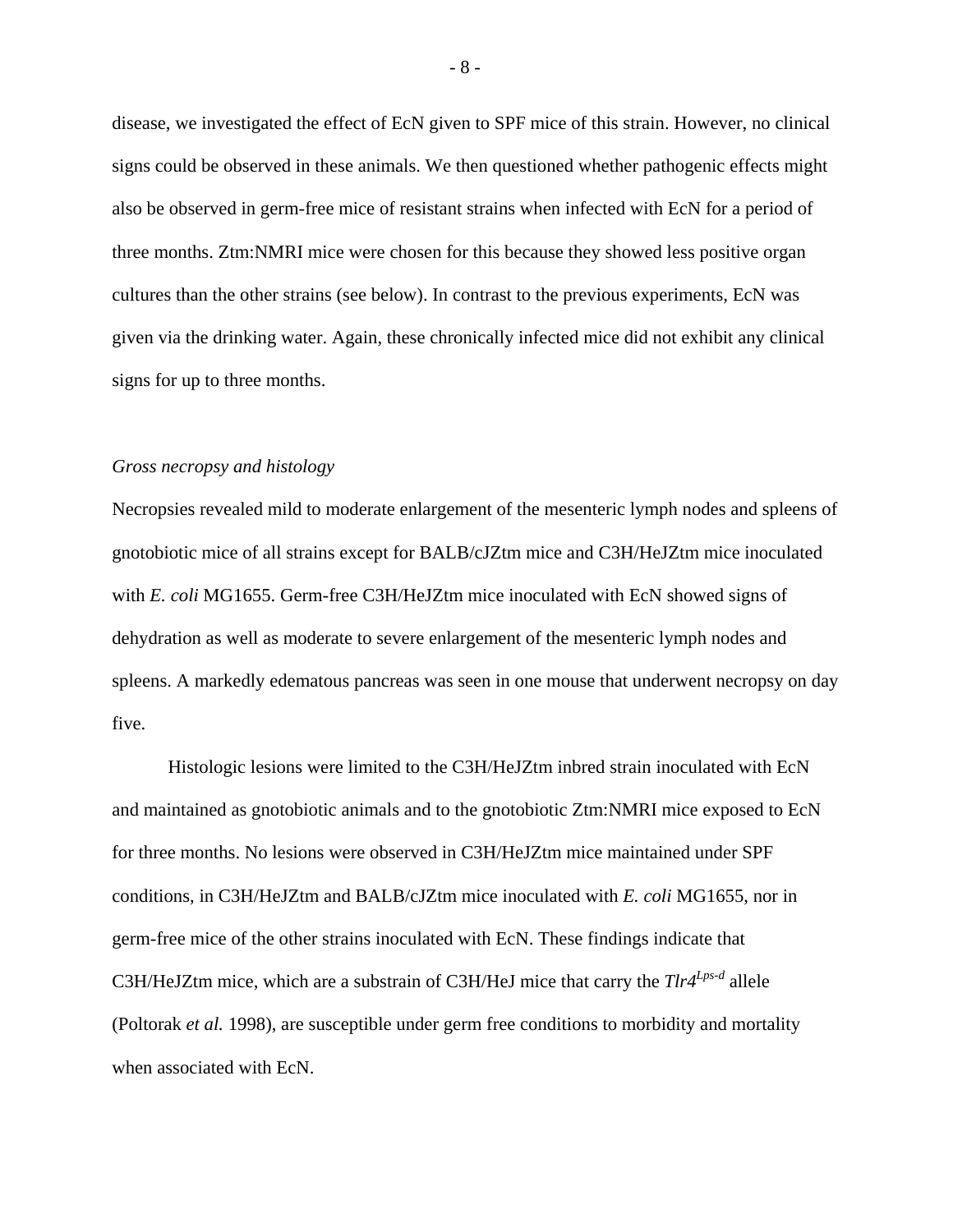In C3H/HeJZtm mice inoculated with EcN, the pancreatic acini were compressed and there was a clear space separating the connective tissue surrounding the pancreatic lobules. In addition, the spaces between lobules were enlarged compared with controls (Fig. 1A,B). There was also an accumulation of macrophages and granulocytes, both neutrophils and eosinophils, in the interstitium between lobules (Fig. 1C,D). In the intestines, lesions were limited to moderate, diffuse granulocytic infiltrations within the submucosa of the cecum (Fig. 1E,F and 1I,J). However, moderate to severe pyogranulomatous inflammatory cell infiltrates were present on the serosal surface (Fig. 1G,H). Veins in the mesenteric attachments were dilated with large numbers of inflammatory cells, fibrin, and bacteria (Fig. 1K). Bacilli were present in the submucosa, muscle layer and serosa (Fig. 1J,K,L). Spleens of affected mice were responsive to the EcN infection as evidenced by their marked enlargement. Microscopically, normal spleens of unaffected C3H/HeJZtm mice inoculated with *E. coli* MG1655 were small and triangular in shape, with areas of small white and red pulp that were not very active (Fig. 1M,N). By contrast, the spleens of affected mice were markedly enlarged and filled with blood. While the white pulp was not very active at low magnification, it was actively producing large numbers of immature granulocytes (Fig. 1O,P). The livers and kidneys were essentially normal, although mild accumulations of macrophages were present on their serosal surfaces. Lungs and mediastinal tissues had various degrees of pyogranulomatous inflammation on their surfaces similar to that found in the abdomen. One liver had a small focus of acute coagulative hepatic necrosis with paracentric inflammation. These lesions are relatively common in many inbred strains of mice (Sundberg *et al.* 1997).

Of the eight Ztm:NMRI mice inoculated with EcN for three months, three showed small granulomas and lymphoid aggregates widely scattered throughout the mesenteric fat around the

- 9 -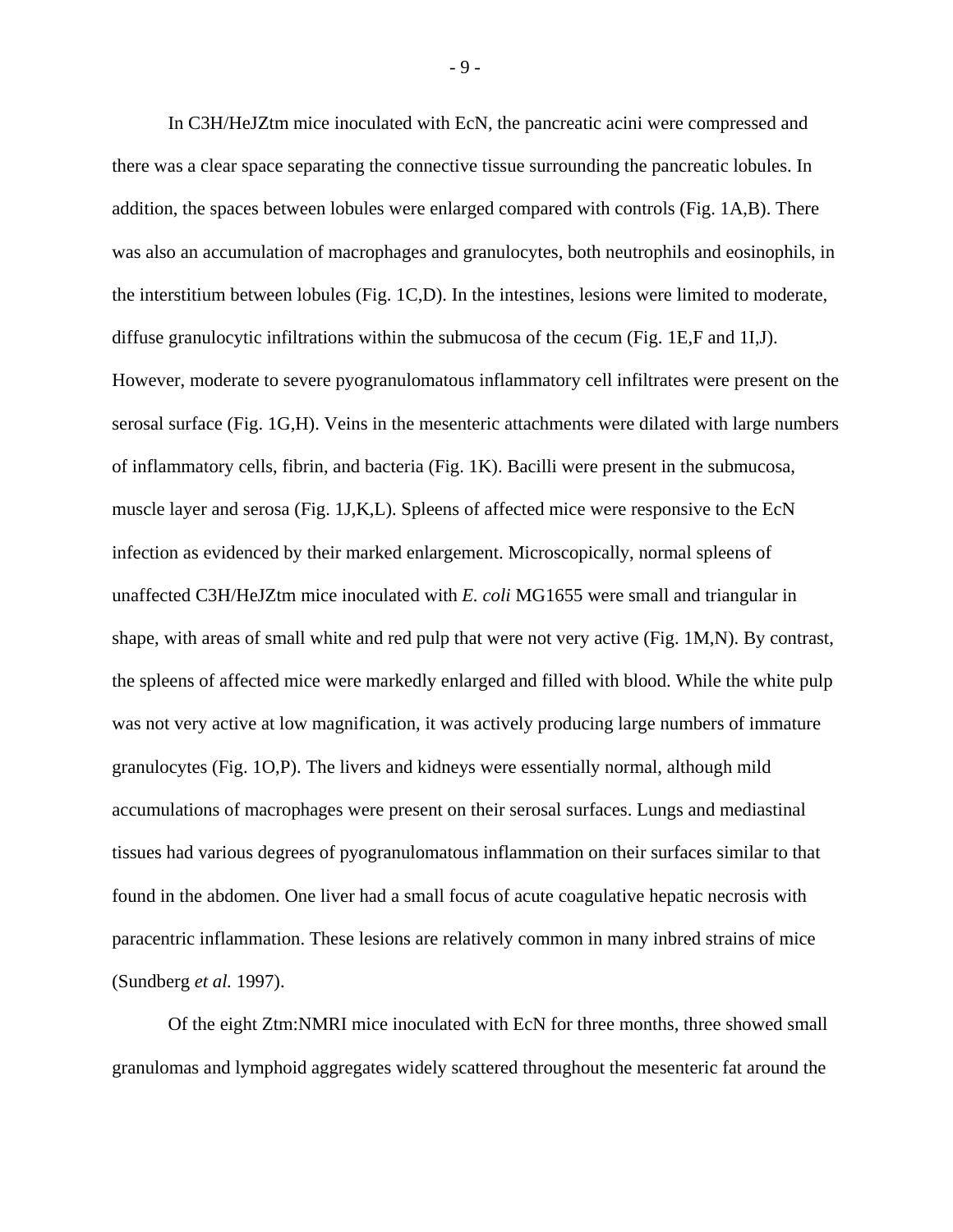cecum and/or colon. In one mouse, a locally extensive area of mild neutrophilic infiltration was evident in the submucosa of the small intestine; in addition, there were pyogranulomatous foci associated with and surrounding medium-sized arteries in this area within the mesenteric fat. In one pancreas, a mild to moderate lymphocytic infiltrate was evident around a solitary islet. Mild to moderate chronic interstitial nephritis was seen in three Ztm:NMRI mice.

### *Bacteriological examinations*

EcN was isolated to various degrees from organs of all germ-free mice inoculated for one week (Table 1). Testing showed monocultures in organs and feces, indicating that no contamination occurred. Specificity of EcN was confirmed by PCR. By contrast to the other strains and stocks, all organs of all C3H/HeJZtm mice tested positive for EcN. When C3H/HeJZtm mice were inoculated with *E. coli* MG1655 bacteria could only be grown from livers, kidneys, lungs, and mesenteric lymph nodes as indicated in table 2, and only two organs were positive in the C3H/HeJZtm-SPF mice inoculated with EcN (Table 1). These results suggest that germ-free C3H/HeJZtm mice are susceptible to systemic infection with the probiotic EcN.

As with the C3H/HeJZtm mice, there were fewer positive cultures from BALB/cJZtm mice inoculated with *E. coli* MG1655 than in BALB/cJZtm mice inoculated with EcN (Table 2), indicating that EcN is more invasive than *E. coli* MG1655. However, invasiveness of EcN in gnotobiotic mice seems not to be the sole reason for lesions seen in C3H/HeJZtm mice because a great proportion of organs was also positive in ZtmTac:SW and BALB/cJZtm mice inoculated with EcN, and those mice developed neither clinical disease nor pathological lesions. Furthermore, quantitative culture of organs of C3H/HeJZtm, Ztm:NMRI, and BALB/cJZtm revealed higher bacterial counts only in spleens and kidneys of C3H/HeJZtm mice than in both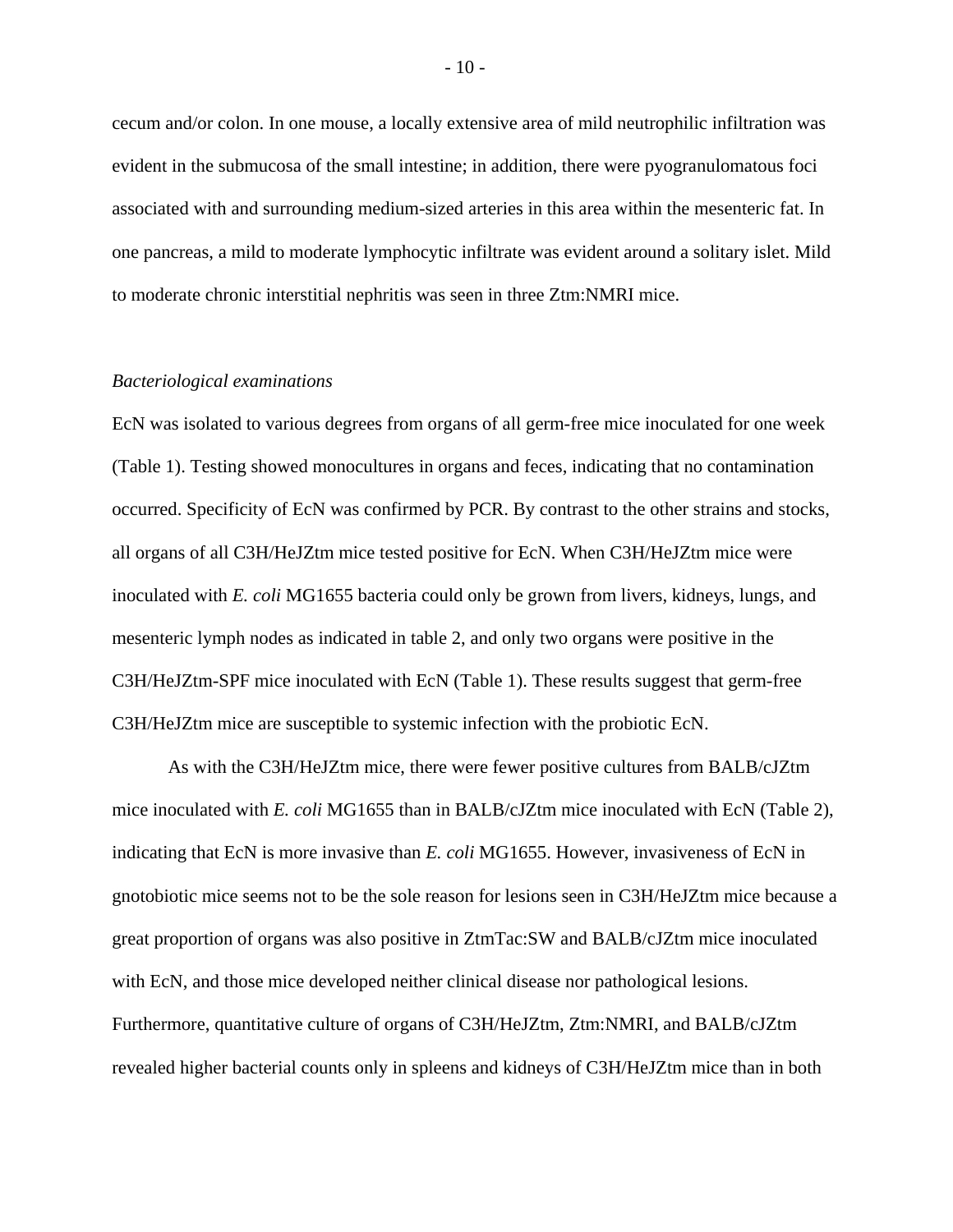other strains; however, these results were not statistically significant (Fig. 2). Thus, quantitative cultures did not indicate that occurrence of pathological lesions in C3H/HeJZtm is solely due to a high extra-intestinal bacterial count in these mice.

Interestingly, almost all organs of some of the Ztm:NMRI mice inoculated for one week were positive to a certain degree, while only mesenteric lymph nodes were positive in the group exposed to EcN for three months. Almost all germ-free mice inoculated with EcN for one week yielded positive culture results for their lymph nodes, except for one C57BL6/J and two BALB/cJZtm mice.

# *Serum TNF levels*

TNF was measured by a fluorescent microbead assay in sera of germfree BALB/cZtm, C3H/HeJZtm, and C3.129P2-*Il10-/-* (see below) mice after inoculation with EcN or *E. coli*  MG1655 (Fig. 3). Serum levels above 6 pg/ml were detected only in germfree C3H/HeJZtm mice inoculated with EcN. These considerably high amounts of TNF probably mirror the pathological lesions seen in these mice. Comparison of the mean fluorescence index (MFI), i.e. the amount of fluorescence particles bound to serum TNF, resulted in significantly higher TNF serum levels in EcN treated BALB/c and C3H/HeJZtm mice than in mice inoculated with *E. coli*  MG1655.

# *Infection of C3.129P2-Il10-/- mice*

It is known that C3H/HeJ substrains are susceptible to Gram-negative infections (Wang *et al.* 1999, Bernheiden *et al.* 2001, Wang *et al.* 2002, Vallance *et al.* 2003, Branger *et al.* 2004) and that IL10 plays an important role in the pathogenesis of disease induced by Gram-negative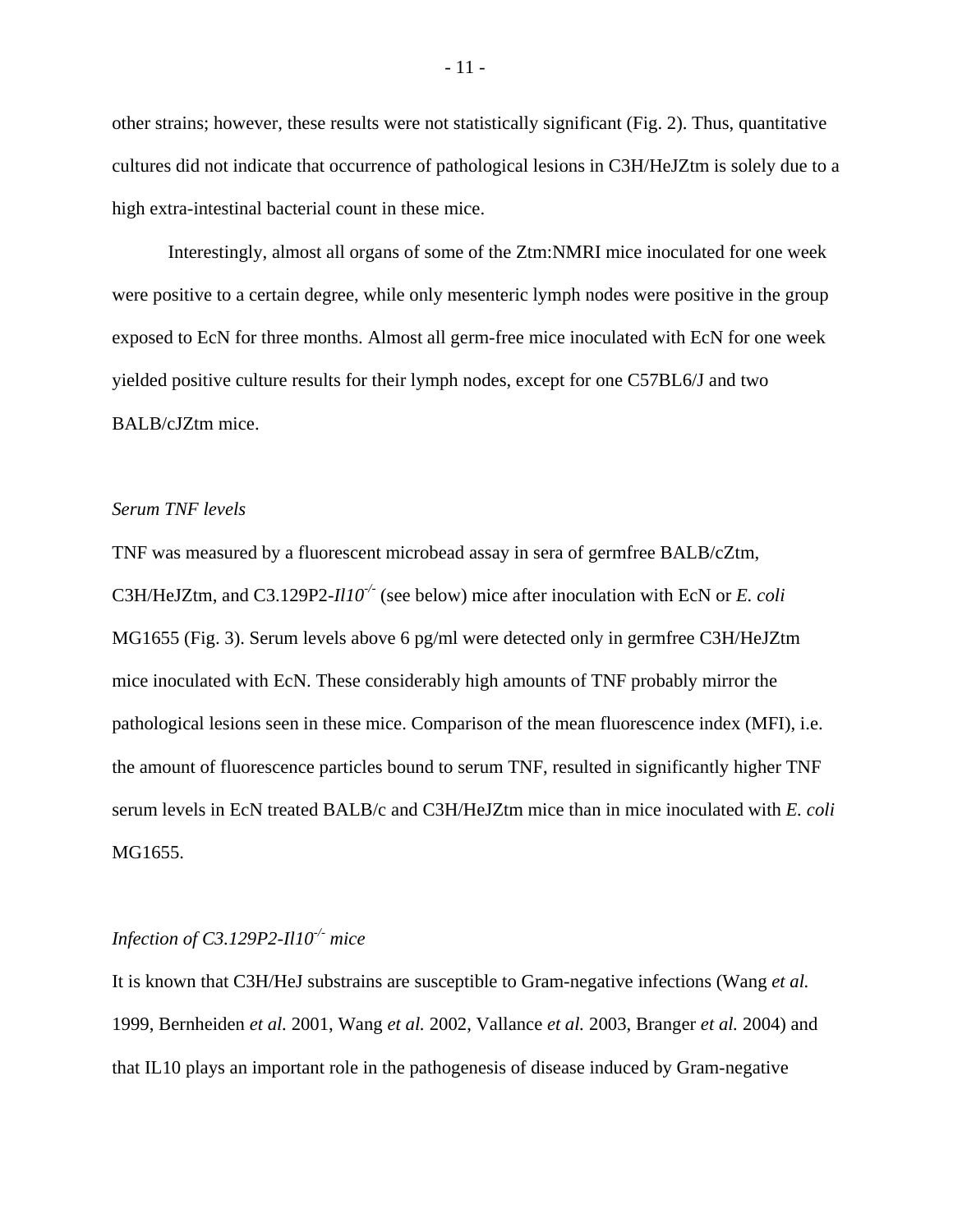pathogens in mice (Greenberger *et al.* 1995, Wang *et al.* 1999). Neutralization of IL10 enhanced the resistance of C3H/HeJ (Wang *et al.* 1999) and CD-1 (Greenberger *et al.* 1995) mice to *Klebsiella pneumoniae* infection. Therefore we questioned if C3H/HeJ mice are still susceptible to EcN infection when they lack the *Il10* gene. None of the infected C3.129P2-*Il10-/-* mice inoculated with EcN or *E. coli* MG1655 developed any sign of disease or patho-histological lesion. In contrast to C3H/HeJZtm mice (that were positive to EcN in all organs investigated), EcN was detected only in mesenteric lymph nodes and two of four lungs of EcN inoculated mice. All other organs were negative by culture (Table 3). Serum levels of TNF were significantly lowered in EcN infected C3.129P2-*Il10<sup>-/-</sup>* mice compared to C3H/HeJZtm mice (p = 0.0141, t-test) and comparable to EcN inoculated BALB/c mice.

# *Verification of the Tlr4Lps-d allele in germ-free C3H/HeJZtm and C3.129P2-Il10-/- mice*

As the defective TLR4 of C3H/HeJ substrains is likely to mediate susceptibility to EcN induced lesions and IL10-deficiency seems to reverse this effect, we determined whether the point mutation in the *Tlr4* gene leading to the Pro  $\rightarrow$  His substitution at amino acid 712 of the protein is present in the germ-free C3H/HeJZtm and C3.129P2-*Il10<sup>-/-</sup>* mouse colonies. As shown in Fig. 4, restriction digest of a 325 bp PCR amplicon with BstNI resulted in the expected two fragments with a size of 202 and 123 bp in C3H/HeJZtm and C3.129P2-*Il10-/-* mice, and in the predicted three fragments of 202, 94, and 29 bp in C3H/HeN mice carrying a wild-type *Tlr4* allele. Thus, we could verify the presence of the *Tlr4<sup>Lps-d</sup>* allele in C3H/HeJZtm and C3.129P2-*Il10<sup>-/-</sup>* mice, leading to a defective TLR4 in these animals.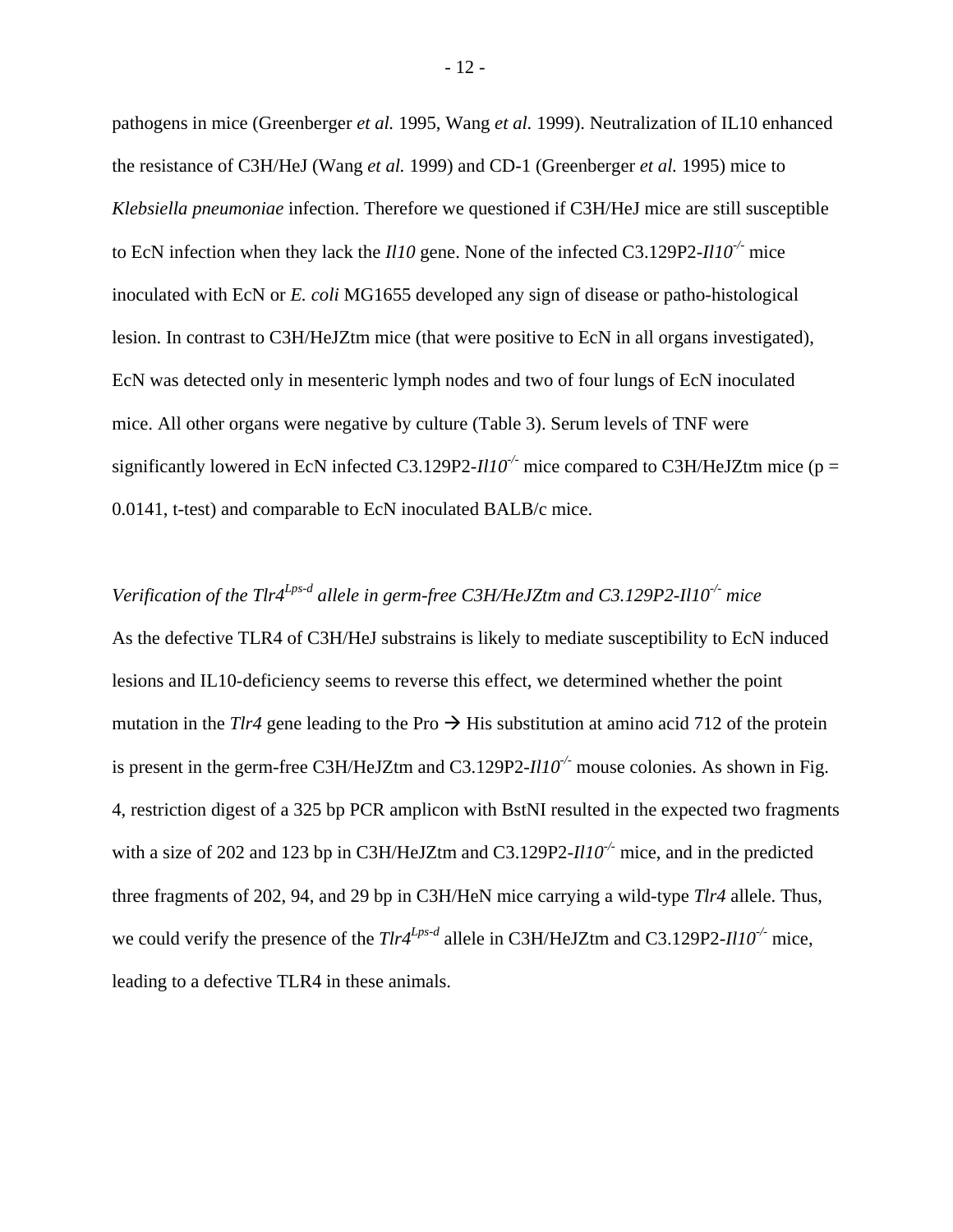# **Discussion**

Germ-free mice of different strains and stocks were exposed orally to EcN in order to determine the distribution of EcN in organs after inoculation and to identify a potential virulent behavior of this probiotic. Unlike the results for mice of other genetic backgrounds, cultures from C3H/HeJZtm mice were positive for EcN with all organs investigated. Furthermore, mortality, morbidity, and pathological lesions in mice of this strain were consistent with acute inflammatory reaction in the cecum, spleen, pancreas, and serosal surfaces. This was corroborated by the detection of considerably high amounts of serum TNF levels in EcN treated C3H/HeJZtm mice. In C3H/HeJZtm mice inoculated with *E. coli* MG1655, fewer organs were positive for *E. coli* and neither clinical signs nor histological lesions were observed. C3H/HeJZtm-SPF mice neither developed disease nor did they show histological evidence of inflammation, and only two organs were positive for EcN by bacterial culture. Similar but less extensive histological lesions were observed in Ztm:NMRI mice exposed to EcN for three months; however, these mice developed no clinical signs. In our opinion, these observations indicate that orally applied EcN has potential for inducing disease in mice of a certain genetic background under distinct environmental conditions, which to our best knowledge has not been shown before.

The mechanism of how EcN affects C3H/HeJZtm mice is unclear. One striking difference between C3H/HeJ substrains of mice and the other mice used here is the TLR4-defect of this strain. The presence of the *Tlr4Lps-d* allele in germ-free C3H/HeJZtm mice used in this study was likely due to their history and was confirmed by a molecular approach (Fig. 4) using RFLP analysis of a PCR product. TLR4-defective alleles are associated with increased susceptibility to certain infections in humans (Agnese *et al.* 2002, Montes *et al.* 2006, Van der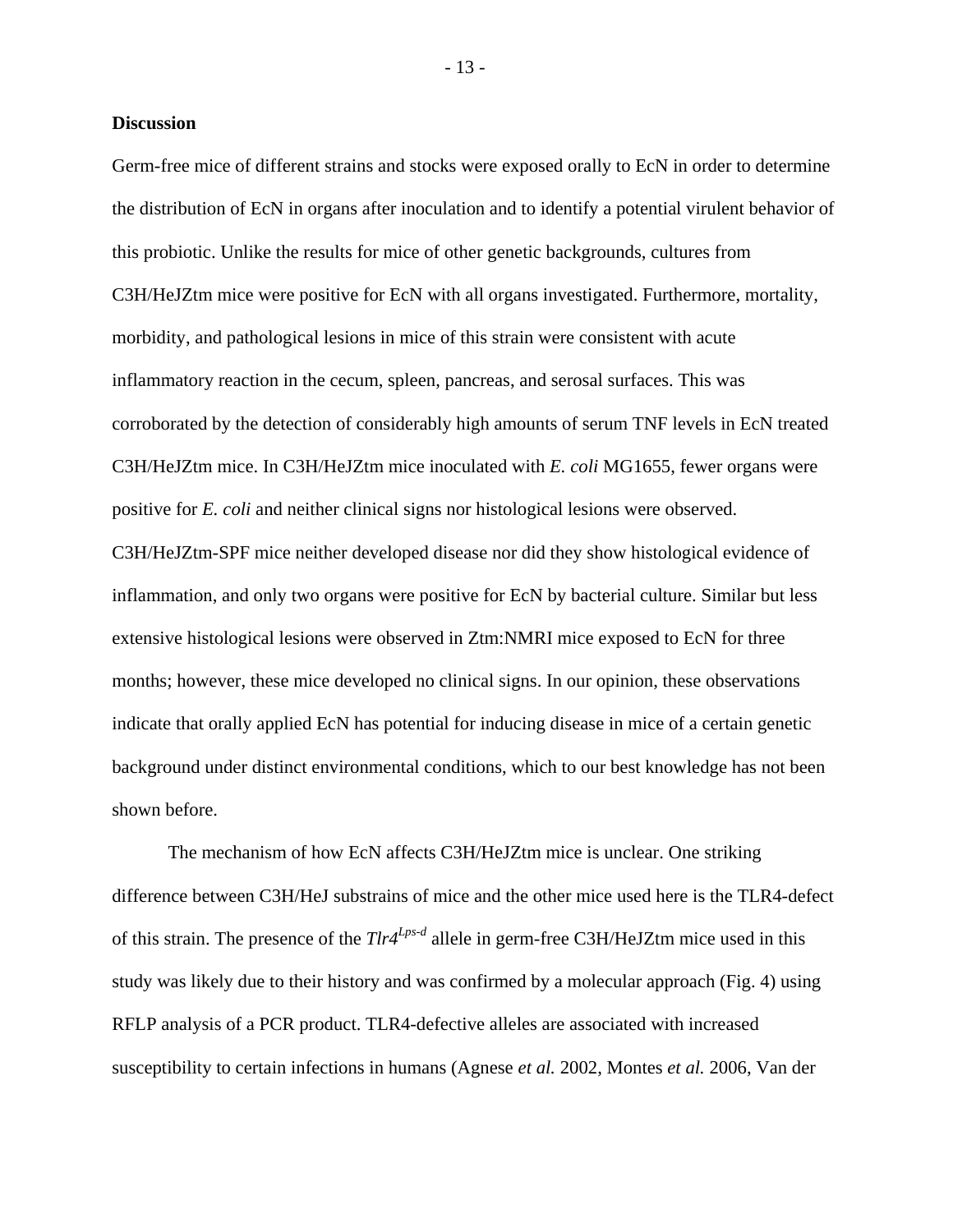Graaf *et al.* 2006), and LPS-hyporesponsive C3H/HeJ mice were more susceptible than LPSnormal responsive strains to infections with gram-negative bacteria (Wang *et al.* 1999, Bernheiden *et al.* 2001, Wang *et al.* 2002, Vallance *et al.* 2003, Branger *et al.* 2004), including experimental *E. coli* infection of urogenital organs (Hopkins *et al.* 1998, Schilling *et al.* 2001, Elkahwaji *et al.* 2005), the lung (Lee *et al.* 2005), and systemic infection (Cross *et al.* 1989). Notably, bacterial counts were usually higher in C3H/HeJ substrains of mice in studies using *E. coli* infection models; however, higher bacterial counts were not necessarily associated with more severe clinical signs (Hopkins *et al.* 1998, Schilling *et al.* 2001, Lee *et al.* 2005). In this study, extra-intestinal presence of bacteria might have contributed to disease development. The highest number of positive bacterial cultures from all strains used here were from organs of C3H/HeJZtm mice; however, cultures of organs of unaffected mice of other strains were also positive for EcN. Thus, quantitative culture did not fully support the assumption, that occurrence of lesions in C3H/HeJZtm is solely due to a high extra-intestinal bacterial count. However, bacteria were not detected in most organs of EcN treated C3.129P2-*Il10-/-* mice, and this went along with absence of pathological lesions and low TNF serum levels, although these mice also carry the *Tlr4Lps-d* allele (Fig. 4). Absence of this anti-inflammatory cytokine is likely to have enhanced local defense mechanisms and bacterial clearance which in turn inhibited bacterial colonization of extra-intestinal organs in otherwise susceptible mice. Such a mechanism has also been suggested by others which showed that neutralization of IL10 enhanced resistance of C3H/HeJ mice to *Klebsiella pneumoniae* infection (Greenberger *et al.* 1995, Wang *et al.* 1999).

A proof for the contribution of the defective TLR4 to susceptibility of germ-free C3H/HeJZtm mice towards EcN induced pathology could be achieved by using germ-free reared C3H/HeN mice or other C3H substrains carrying the wild-type *Tlr4* allele. However, other strain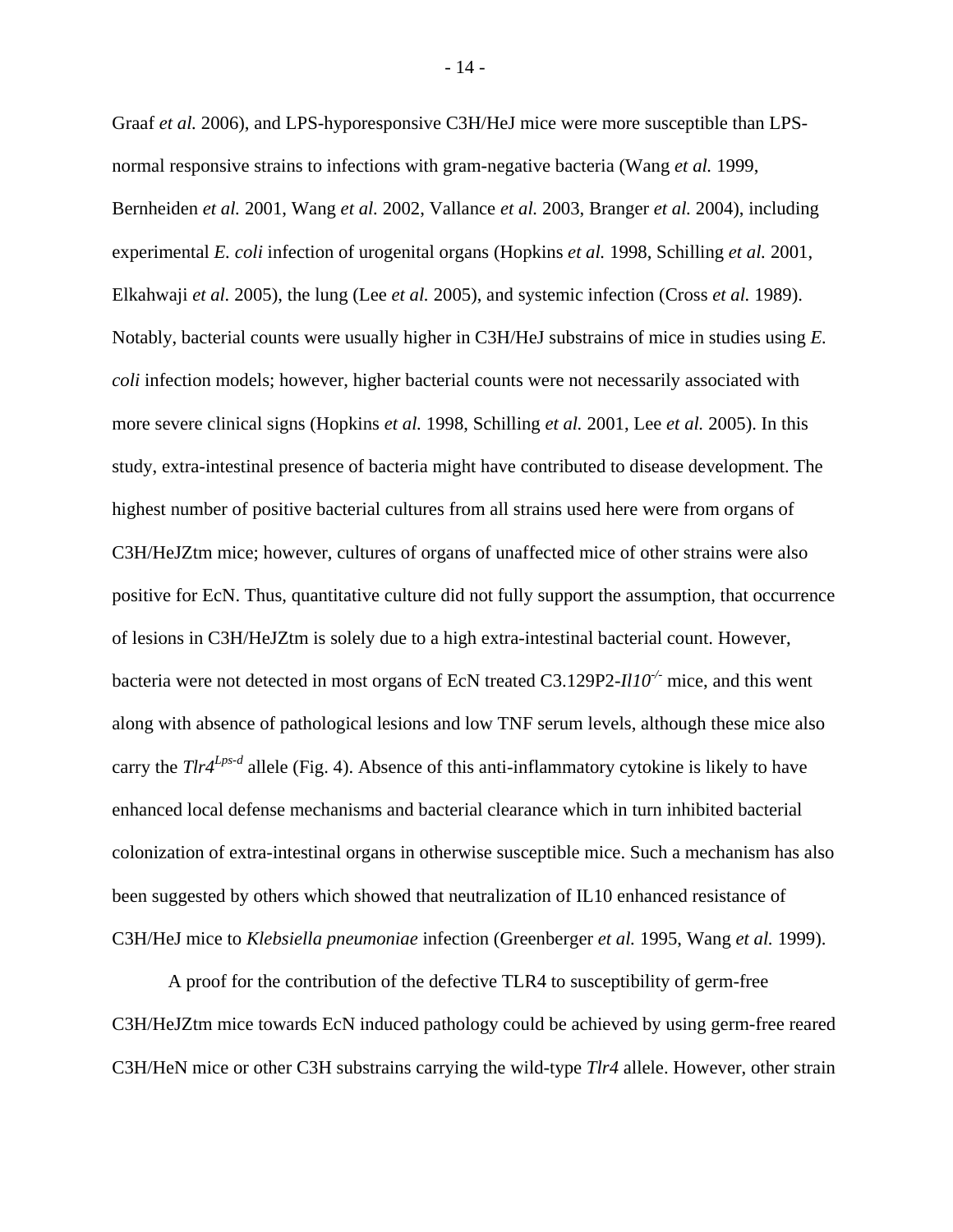specific factors than the TLR4-deficiency might be also crucial for susceptibility of C3H/HeJZtm mice to EcN induced pathology. C3H/HeJ substrains are well known to be very sensitive to intestinal inflammation when used as animal models for IBD, e.g. as interleukin 10-deficient mice (Bristol *et al.* 2000). Here, a defective TLR4 does not seem to be involved in disease susceptibility (Farmer *et al.* 2001, Mähler *et al.* 2002), although bacterial factors do play a role (Sellon *et al.* 1998, Bleich and Mähler 2005).

 In previous studies, the host response to EcN (Ukena *et al.* 2005) *in vitro* or to other probiotics such as *Bifidobacterium lactis* (Ruiz *et al.* 2005) *in vitro* and *in vivo* was shown to be at least transiently proinflammatory in nature; therefore, induction of a proinflammatory response by EcN might be part of its probiotic effect. *In vitro* data showing a proinflammatory response to EcN treatment are consistent with our data showing higher serum TNF levels in germfree mice infected with EcN compared to *E. coli* MG1655 inoculated animals. This was detected not only in C3H/HeJZtm mice that developed pathological lesions but also in BALB/cZtm mice; however, in BALB/cZtm mice, serum TNF levels were very low regardless of treatment.

In conclusion, presence of normal bacterial flora and particularities of the genetic background determine if EcN behaves as probiotic or pathogenic bacterium, demonstrating residual virulent capacities of this strain. Further investigations are needed to determine if the pathogenic effect of EcN in germ-free C3H/HeJZtm mice is linked to its probiotic properties and whether interaction between EcN and intestinal commensals, the normal primed immune response of a conventional host or both account for the different outcomes of EcN colonization of germ-free or SPF C3H/HeJZtm mice.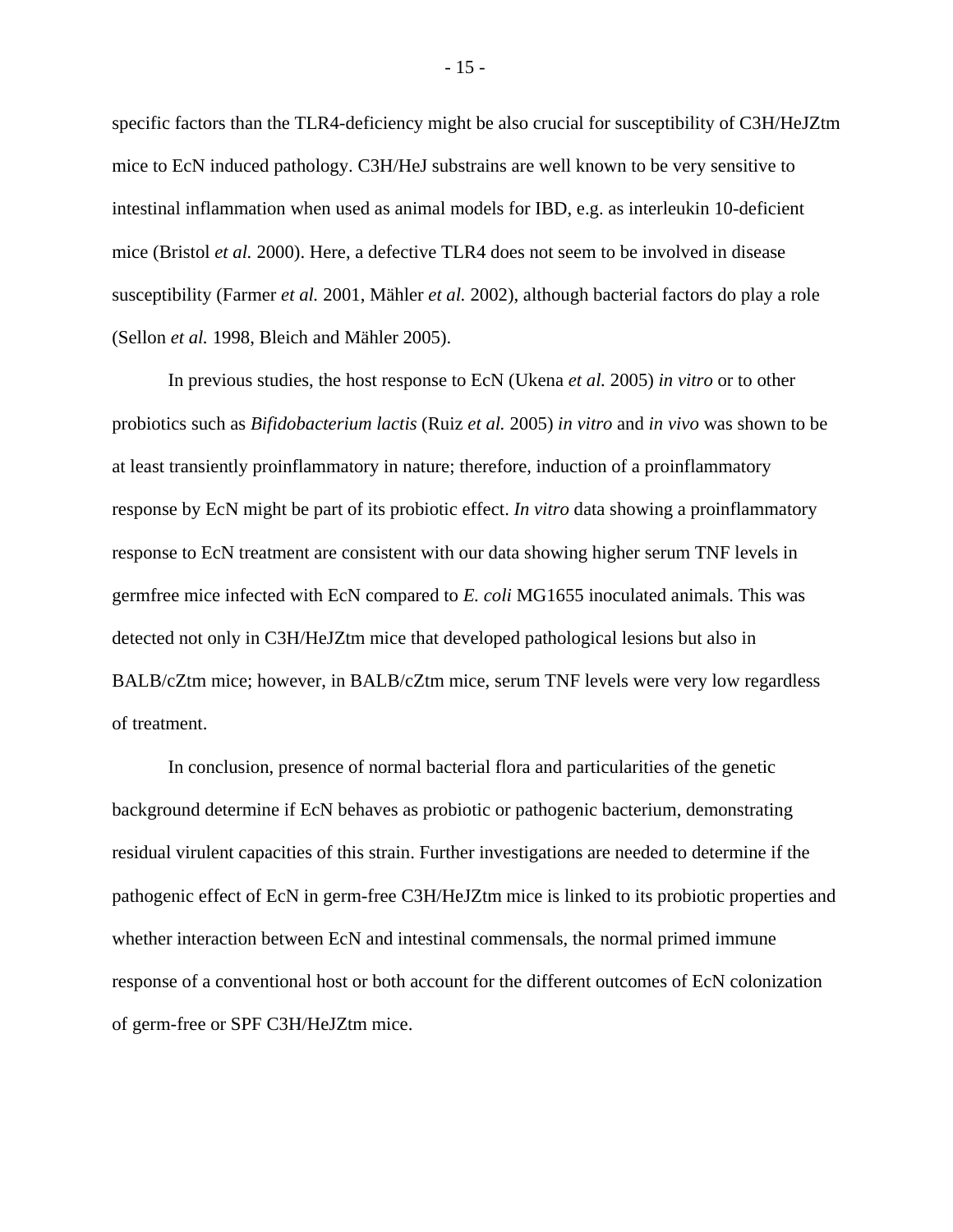*Acknowledgements:* This work was supported in part by a grant from the National Institutes of Health (RR000173, JPS) and from the DFG (SFB621, HH & FG).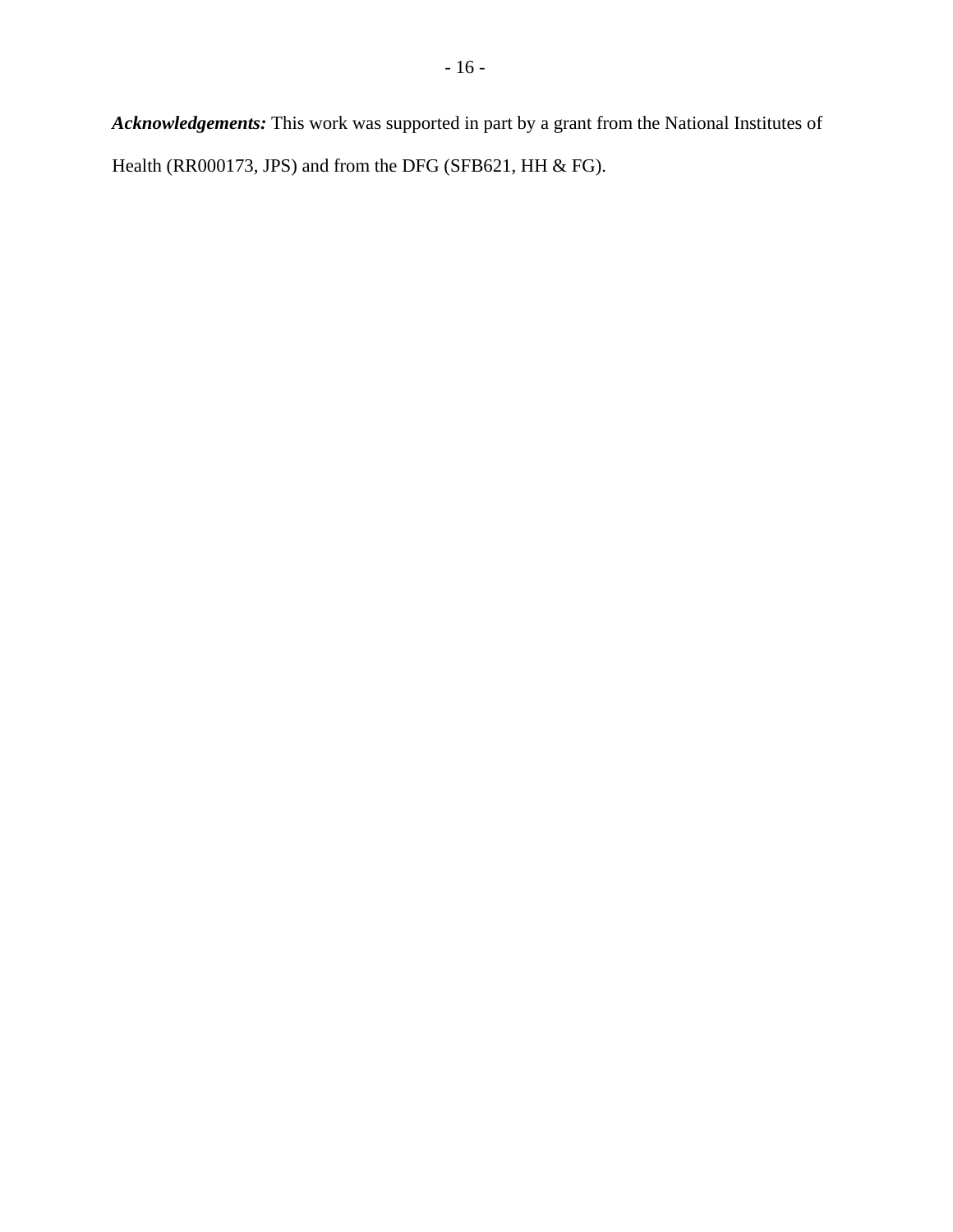# **References**

- Agnese D.M., Calvano J.E., Hahm S.J., Coyle S.M., Corbett S.A., Calvano S.E. & Lowry S.F. (2002) Human toll-like receptor 4 mutations but not *CD14* polymorphisms are associated with an increased risk of Gram-negative infections. J Infect Dis **186**, 1522-1525.
- Bernheiden M., Heinrich J.M., Minigo G., Schutt C., Stelter F., Freeman M., Golenbock D. & Jack R.S. (2001) LBP, CD14, TLR4 and the murine innate immune response to a peritoneal *Salmonella* infection. J Endotoxin Res **7**, 447-450.
- Blattner F.R., Plunkett G., 3rd, Bloch C.A., Perna N.T., Burland V., Riley M., Collado-Vides J., Glasner J.D., Rode C.K., Mayhew G.F., Gregor J., Davis N.W., Kirkpatrick H.A., Goeden M.A., Rose D.J., Mau B. & Shao Y. (1997) The complete genome sequence of *Escherichia coli* K-12. Science **277**, 1453-1474.
- Bleich A. & Mähler M. (2005) Environment as a critical factor for the pathogenesis and outcome of gastrointestinal disease: experimental and human inflammatory bowel disease and *Helicobacter*-induced gastritis. Pathobiology **72**, 293-307.
- Blum-Oehler G., Oswald S., Eiteljorge K., Sonnenborn U., Schulze J., Kruis W. & Hacker J. (2003) Development of strain-specific PCR reactions for the detection of the probiotic *Escherichia coli* strain Nissle 1917 in fecal samples. Res Microbiol **154**, 59-66.
- Branger J., Knapp S., Weijer S., Leemans J.C., Pater J.M., Speelman P., Florquin S. & van der Poll T. (2004) Role of Toll-like receptor 4 in gram-positive and gram-negative pneumonia in mice. Infect Immun **72**, 788-794.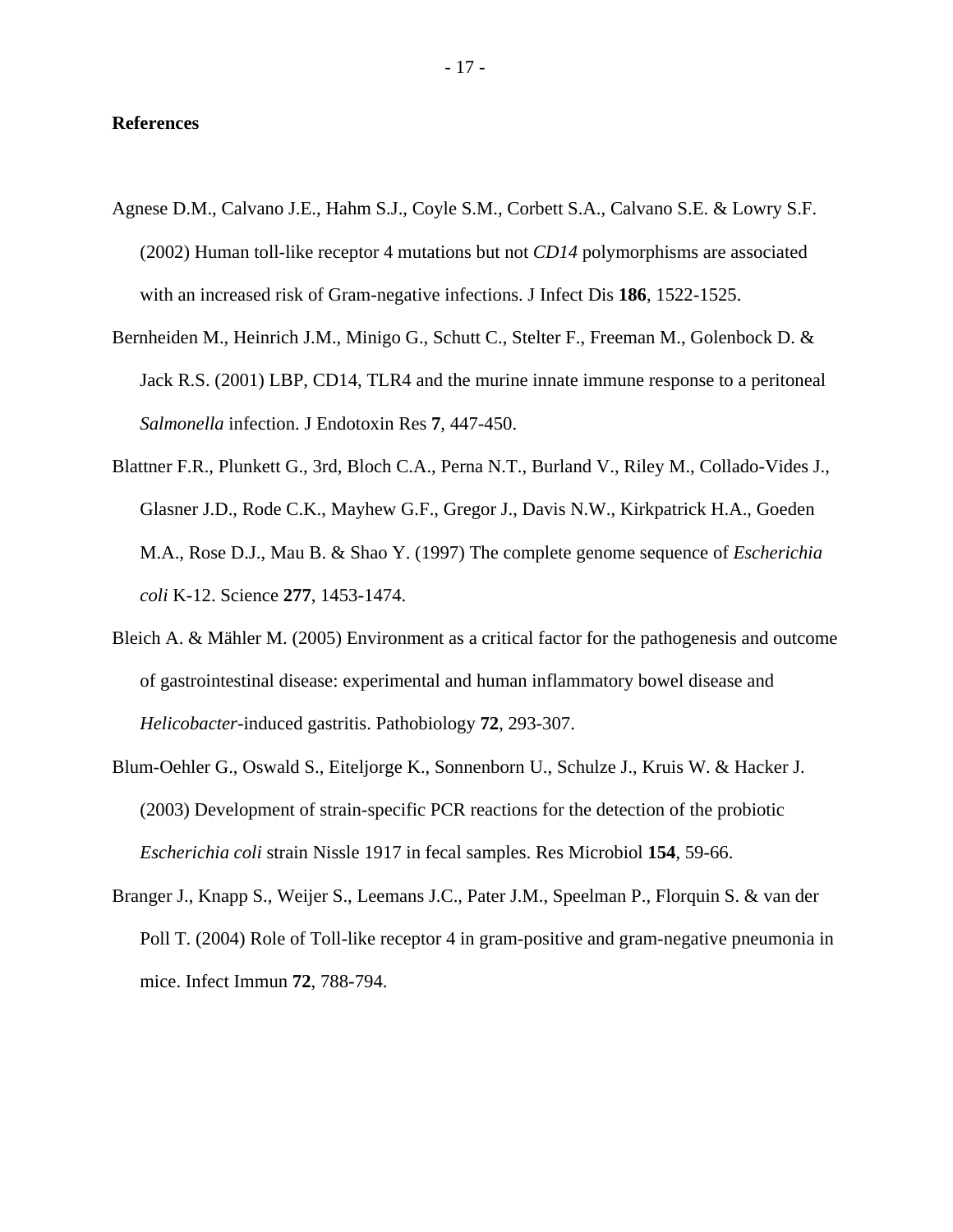- Bristol I.J., Farmer M.A., Cong Y., Zheng X.X., Strom T.B., Elson C.O., Sundberg J.P. & Leiter E.H. (2000) Heritable susceptibility for colitis in mice induced by IL-10 deficiency. Inflamm Bowel Dis **6**, 290-302.
- Colombel J.F., Cortot A. & van Kruiningen H.J. (2001) Antibiotics in Crohn's disease. Gut **48**, 647.
- Cross A.S., Sadoff J.C., Kelly N., Bernton E. & Gemski P. (1989) Pretreatment with recombinant murine tumor necrosis factor alpha/cachectin and murine interleukin 1 alpha protects mice from lethal bacterial infection. J Exp Med **169**, 2021-2027.
- Elkahwaji J.E., Ott C.J., Janda L.M. & Hopkins W.J. (2005) Mouse model for acute bacterial prostatitis in genetically distinct inbred strains. Urology **66**, 883-887.
- Farmer M.A., Sundberg J.P., Bristol I.J., Churchill G.A., Li R., Elson C.O. & Leiter E.H. (2001) A major quantitative trait locus on chromosome 3 controls colitis severity in IL-10-deficient mice. Proc Natl Acad Sci U S A **98**, 13820-13825.
- Greenberger M.J., Strieter R.M., Kunkel S.L., Danforth J.M., Goodman R.E. & Standiford T.J. (1995) Neutralization of IL-10 increases survival in a murine model of *Klebsiella*  pneumonia. J Immunol **155**, 722-729.
- Grozdanov L., Raasch C., Schulze J., Sonnenborn U., Gottschalk G., Hacker J. & Dobrindt U. (2004) Analysis of the genome structure of the nonpathogenic probiotic *Escherichia coli*  strain Nissle 1917. J Bacteriol **186**, 5432-5441.
- Guarner F. & Schaafsma G.J. (1998) Probiotics. Int J Food Microbiol **39**, 237-238.
- Hopkins W.J., Gendron-Fitzpatrick A., Balish E. & Uehling D.T. (1998) Time course and host responses to *Escherichia coli* urinary tract infection in genetically distinct mouse strains. Infect Immun **66**, 2798-2802.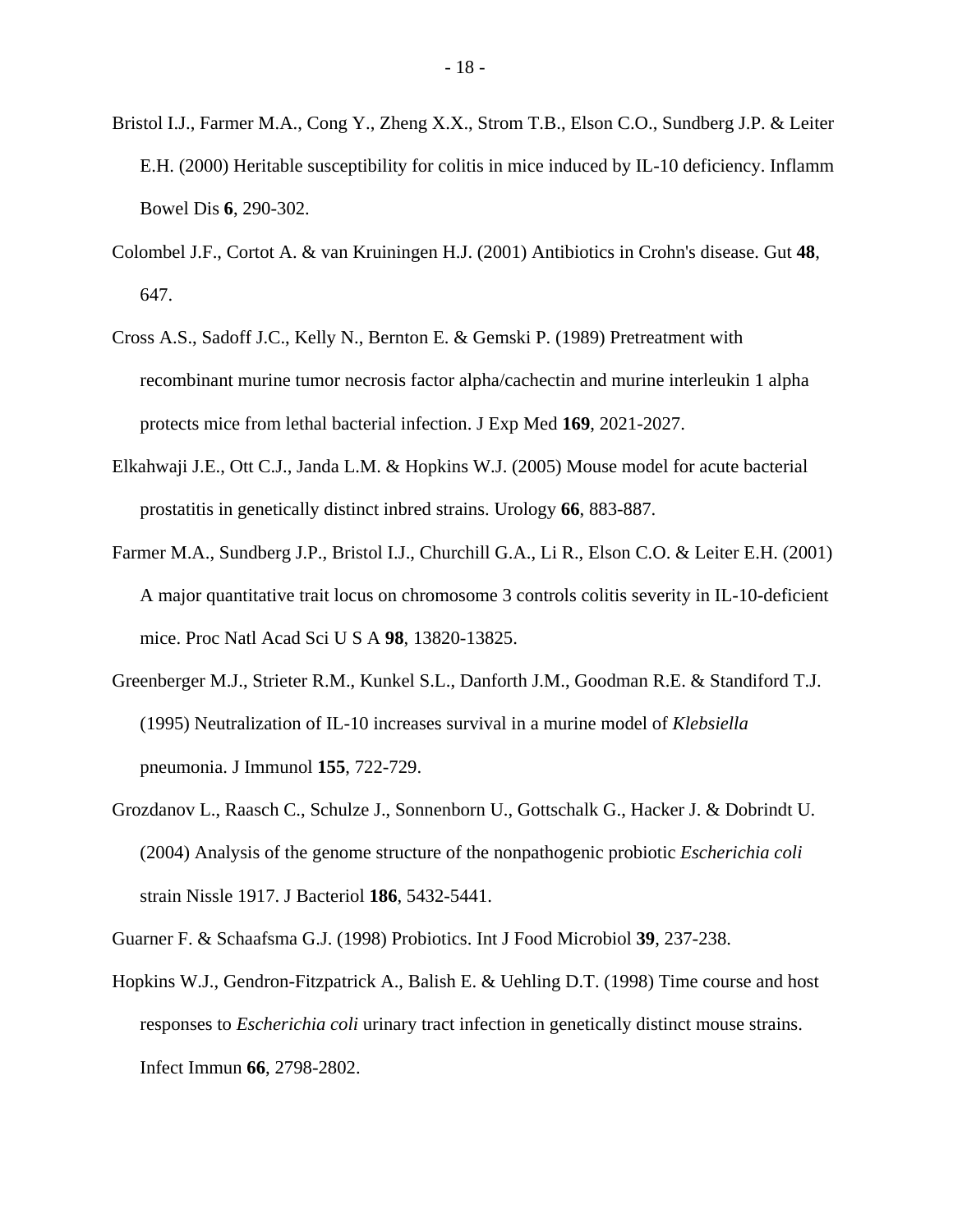- Kruis W., Fric P., Pokrotnieks J., Lukas M., Fixa B., Kascak M., Kamm M.A., Weismueller J., Beglinger C., Stolte M., Wolff C. & Schulze J. (2004) Maintaining remission of ulcerative colitis with the probiotic *Escherichia coli* Nissle 1917 is as effective as with standard mesalazine. Gut **53**, 1617-1623.
- Lee J.S., Frevert C.W., Matute-Bello G., Wurfel M.M., Wong V.A., Lin S.M., Ruzinski J., Mongovin S., Goodman R.B. & Martin T.R. (2005) TLR-4 pathway mediates the inflammatory response but not bacterial elimination in *E. coli* pneumonia. Am J Physiol Lung Cell Mol Physiol **289**, L731-738.
- Mähler M., Most C., Schmidtke S., Sundberg J.P., Li R., Hedrich H.J. & Churchill G.A. (2002) Genetics of colitis susceptibility in IL-10-deficient mice: backcross versus F2 results contrasted by principal component analysis. Genomics **80**, 274-282.
- Montes A.H., Asensi V., Alvarez V., Valle E., Ocana M.G., Meana A., Carton J.A., Paz J., Fierer J. & Celada A. (2006) The Toll-like receptor 4 (Asp299Gly) polymorphism is a risk factor for Gram-negative and haematogenous osteomyelitis. Clin Exp Immunol **143**, 404-413.
- Nicklas W., Baneux P., Boot R., Decelle T., Deeny A.A., Fumanelli M. & Illgen-Wilcke B. (2002) Recommendations for the health monitoring of rodent and rabbit colonies in breeding and experimental units. Lab Anim **36**, 20-42.
- Nissle A. (1918) Die antagonistische Behandlung chronischer Darmstörungen mit Colibakterien. Med Klin **2**, 29-30.
- Poltorak A., He X., Smirnova I., Liu M.Y., Van Huffel C., Du X., Birdwell D., Alejos E., Silva M., Galanos C., Freudenberg M., Ricciardi-Castagnoli P., Layton B. & Beutler B. (1998) Defective LPS signaling in C3H/HeJ and C57BL/10ScCr mice: mutations in *Tlr4* gene. Science **282**, 2085-2088.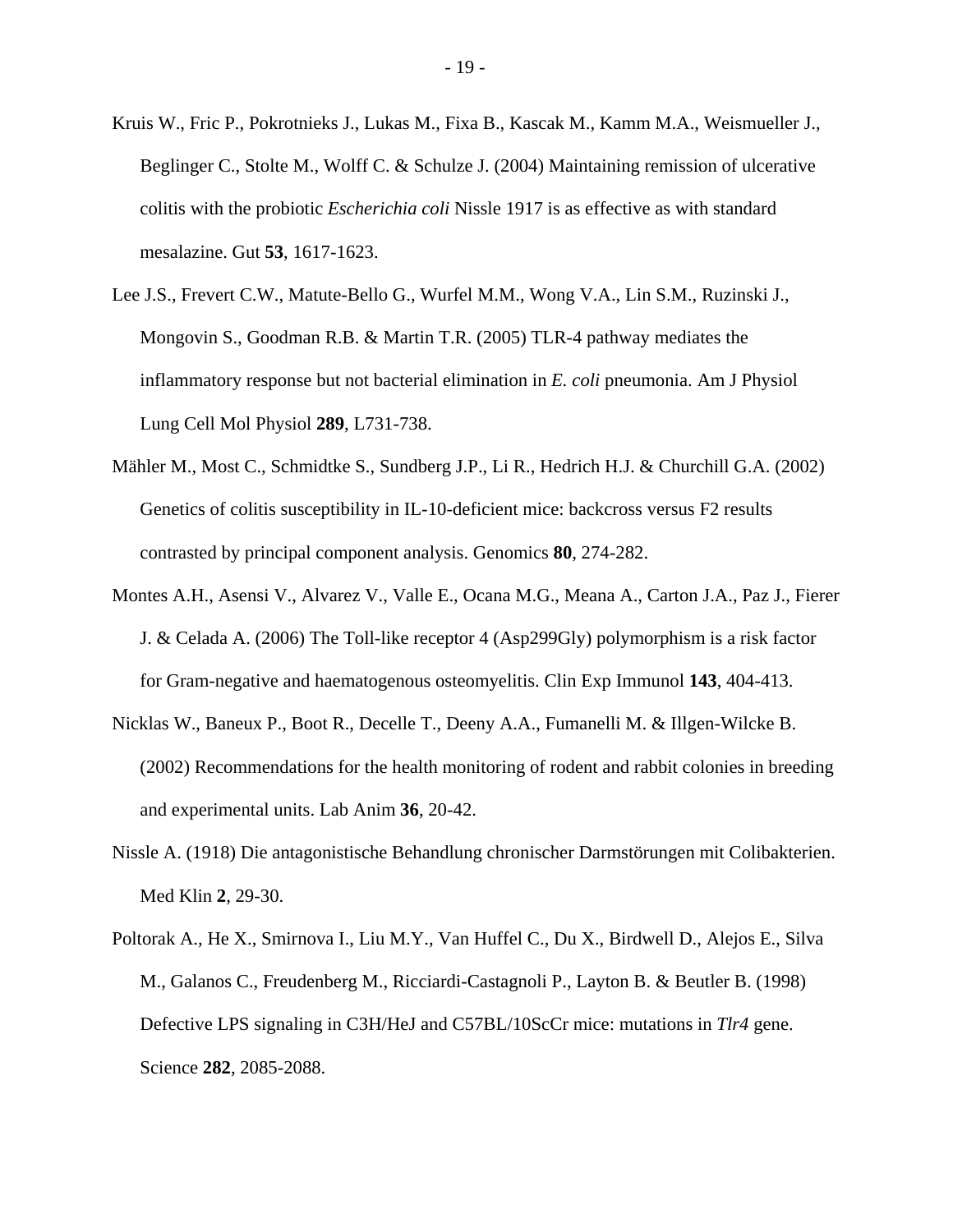- Rembacken B.J., Snelling A.M., Hawkey P.M., Chalmers D.M. & Axon A.T. (1999) Nonpathogenic *Escherichia coli* versus mesalazine for the treatment of ulcerative colitis: a randomised trial. Lancet **354**, 635-639.
- Ruiz P.A., Hoffmann M., Szcesny S., Blaut M. & Haller D. (2005) Innate mechanisms for *Bifidobacterium lactis* to activate transient pro-inflammatory host responses in intestinal epithelial cells after the colonization of germ-free rats. Immunology **115**, 441-450.
- Sartor R.B. (2004) Therapeutic manipulation of the enteric microflora in inflammatory bowel diseases: antibiotics, probiotics, and prebiotics. Gastroenterology **126**, 1620-1633.
- Schilling J.D., Mulvey M.A., Vincent C.D., Lorenz R.G. & Hultgren S.J. (2001) Bacterial invasion augments epithelial cytokine responses to *Escherichia coli* through a lipopolysaccharide-dependent mechanism. J Immunol **166**, 1148-1155.
- Sellon R.K., Tonkonogy S., Schultz M., Dieleman L.A., Grenther W., Balish E., Rennick D.M. & Sartor R.B. (1998) Resident enteric bacteria are necessary for development of spontaneous colitis and immune system activation in interleukin-10-deficient mice. Infect Immun **66**, 5224-5231.
- Shanahan F. (2000) Probiotics and inflammatory bowel disease: is there a scientific rationale? Inflamm Bowel Dis **6**, 107-115.

Shanahan F. (2001) Probiotics in inflamatory bowel disease. Gut **48**, 609.

Sun J., Gunzer F., Westendorf A.M., Buer J., Scharfe M., Jarek M., Gossling F., Blocker H. & Zeng A.P. (2005) Genomic peculiarity of coding sequences and metabolic potential of probiotic *Escherichia coli* strain Nissle 1917 inferred from raw genome data. J Biotechnol **117**, 147-161.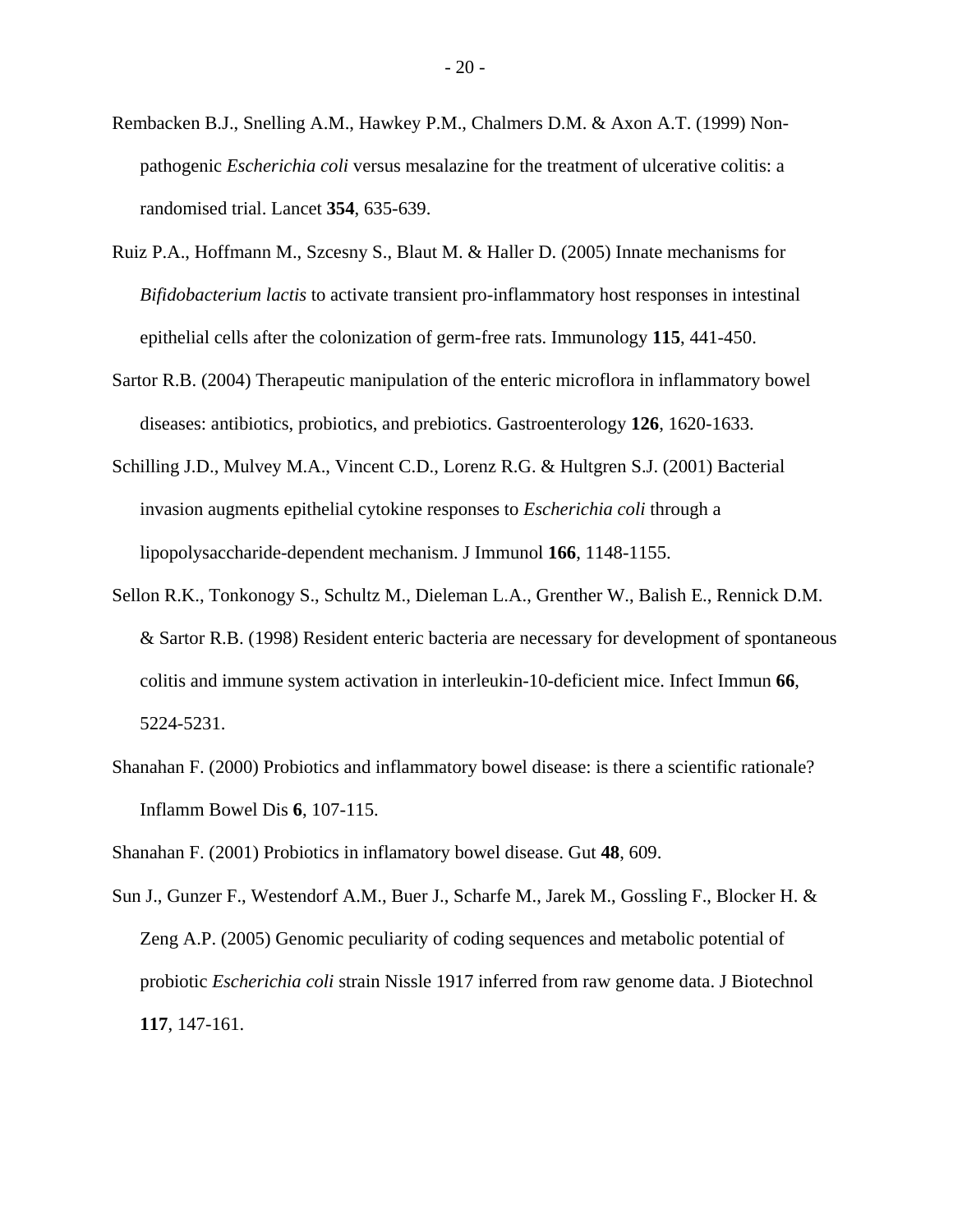- Sundberg J.P., Fox J.G., Ward J.M. & Bedigian H.G. (1997) Idiopathic focal hepatic necrosis in inbred mice. In *Monographs on Pathology of Laboratory Animals: Digestive System*. Eds T.C. Jones, J.A. Popp & U. Mohr. Springer-Verlag pp 213-217.
- Ukena S.N., Westendorf A.M., Hansen W., Rohde M., Geffers R., Coldewey S., Suerbaum S., Buer J. & Gunzer F. (2005) The host response to the probiotic *Escherichia coli* strain Nissle 1917: specific up-regulation of the proinflammatory chemokine MCP-1. BMC Med Genet **6**, 43.
- Vallance B.A., Deng W., Jacobson K. & Finlay B.B. (2003) Host susceptibility to the attaching and effacing bacterial pathogen *Citrobacter rodentium*. Infect Immun **71**, 3443-3453.
- Van der Graaf C.A., Netea M.G., Morre S.A., Den Heijer M., Verweij P.E., Van der Meer J.W. & Kullberg B.J. (2006) Toll-like receptor 4 Asp299Gly/Thr399Ile polymorphisms are a risk factor for *Candida* bloodstream infection. Eur Cytokine Netw **17**, 29-34.
- Wang M., Jeng K.C. & Ping L.I. (1999) Exogenous cytokine modulation or neutralization of interleukin-10 enhance survival in lipopolysaccharide-hyporesponsive C3H/HeJ mice with *Klebsiella* infection. Immunology **98**, 90-97.
- Wang X., Moser C., Louboutin J.P., Lysenko E.S., Weiner D.J., Weiser J.N. & Wilson J.M. (2002) Toll-like receptor 4 mediates innate immune responses to *Haemophilus influenzae* infection in mouse lung. J Immunol **168**, 810-815.
- Welch R.A., Burland V., Plunkett G., 3rd, Redford P., Roesch P., Rasko D., Buckles E.L., Liou S.R., Boutin A., Hackett J., Stroud D., Mayhew G.F., Rose D.J., Zhou S., Schwartz D.C., Perna N.T., Mobley H.L., Donnenberg M.S. & Blattner F.R. (2002) Extensive mosaic structure revealed by the complete genome sequence of uropathogenic *Escherichia coli*. Proc Natl Acad Sci U S A **99**, 17020-17024.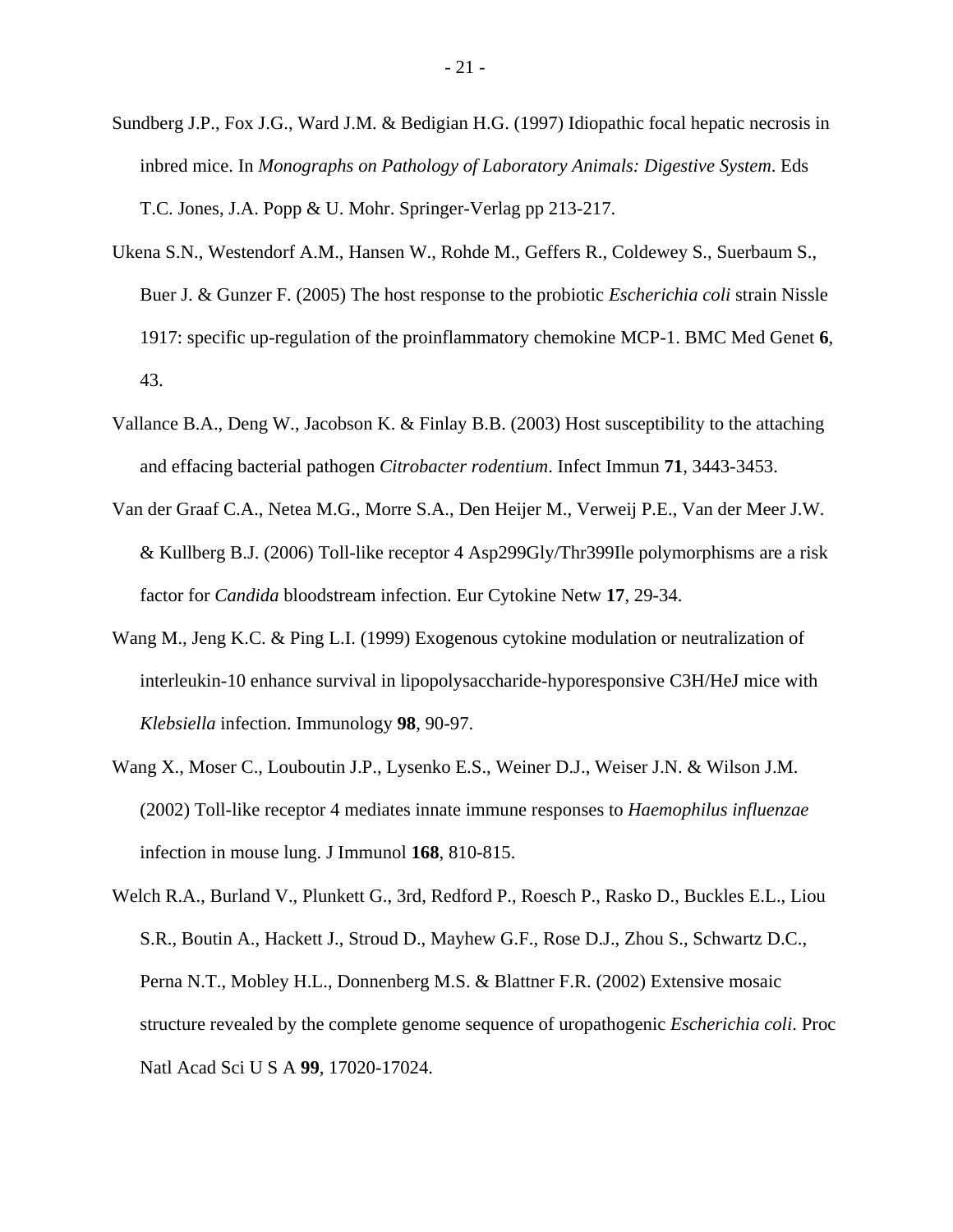# **Figure legends**

**Figure 1 (A-D)** C3H/HeJZtm germ-free mice given EcN had edema fluid separating the connective tissue surrounding the pancreatic lobules and between the lobules themselves (A) unlike the C3H/HeJZtm controls inoculated with *E. coli* MG1655 (B). Accumulations of macrophages and lesser numbers of granulocytes, both neutrophils and eosinophils, also separated the lobules of the pancreas in C3H/HeJZtm mice (C) given EcN. This can be seen in the boxed enlargement in C (D). Bar = 150 µm (A), 100 µm (B,D), 700 µm (C). **(E-H)** The cecum of a germ-free C3H/HeJZtm mouse inoculated with *E. coli* MG1655 had a very thin submucosa with essentially no cells (E). In contrast, those inoculated with EcN showed dilation of the submucosa filled with a mixed, mostly granulocytic, inflammatory cell infiltrate (F). The mesenteric surface of the intestines of C3H/HeJZtm mice inoculated with *E. coli* MG1655 had no abnormalities indicated by the normal white fat in this region of the small intestine (G). By contrast, germ-free C3H/HeJZtm mice inoculated with EcN had a prominent pyogranulomatous infiltration in the mesentery (H). Bar  $= 100 \mu m$ . **(I-L)** Ileocecal junction of an EcN infected C3H/HeJZtm mouse. While the mucosa is only slightly thickened compared to that of control mice, the submucosa is markedly thickened with a mixed inflammatory cell infiltrate predominated by neutrophils (I). Numerous bacilli are diffusely growing in this area and many are being phagocytosed by the inflammatory cells (J). Veins in the mesenteric attachments are dilated with large numbers of neutrophils, small numbers of macrophages phagocytosing bacilli, and fibrin (K). Throughout the muscular layers there is moderate edema fluid accumulation and diffuse growth of bacilli (L). Bar = 400  $\mu$ m (I), 150  $\mu$ m (J,K,L). **(M-P)** The normal spleen from a C3H/HeJZtm mouse inoculated with *E. coli* MG1655 in cross section is shrunken and triangular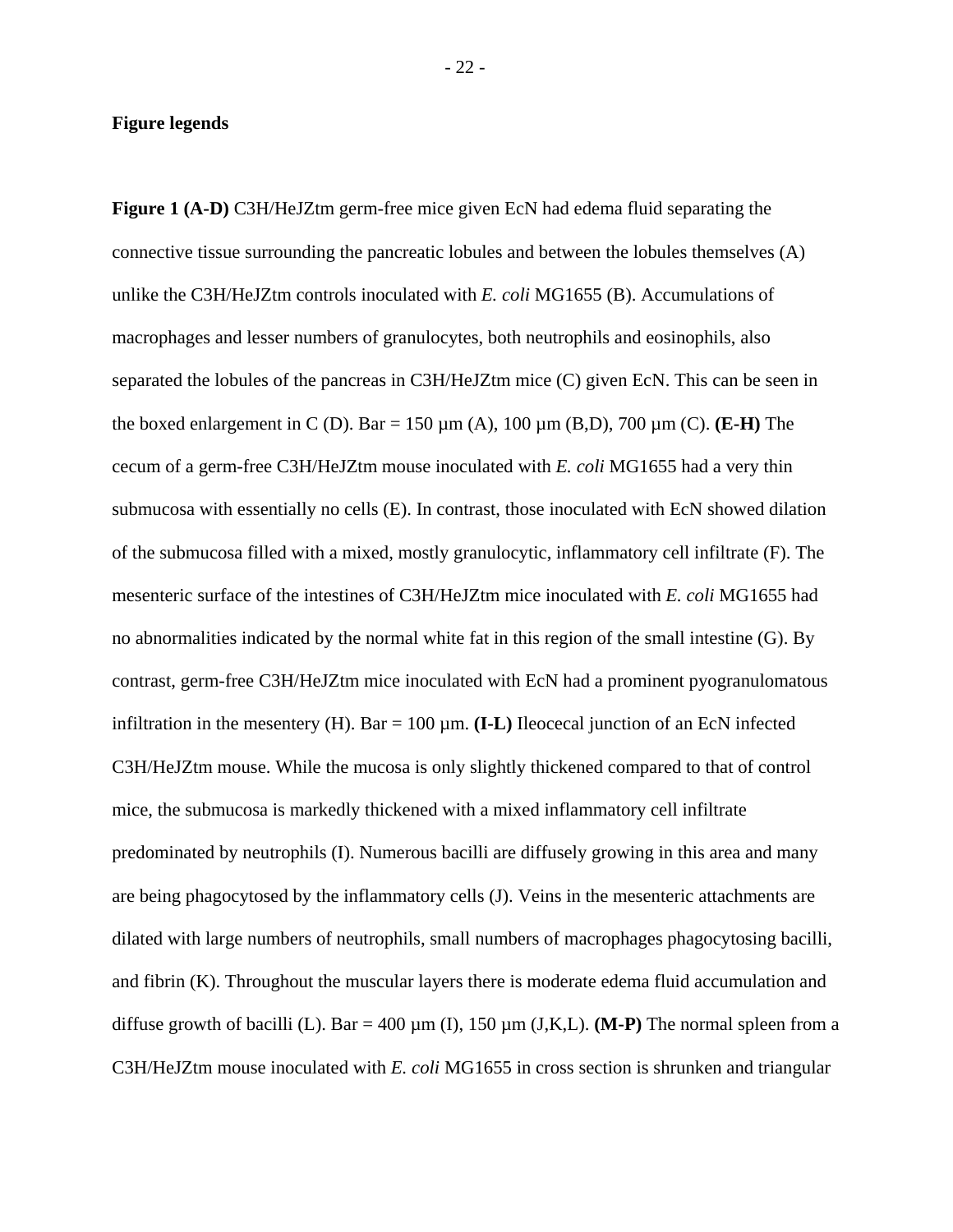in shape (M). At higher magnification (boxed area in M), the white pulp is seen to produce lymphocytes (N). In contrast, the germ-free C3H/HeJZtm mice given EcN had markedly enlarged spleens filled with mature red blood cells (O). The enlarged area in O illustrates the abundant mature red blood cells and production of large numbers of immature granulocytes in response to the infection (P). Bar = 700  $\mu$ m (O), 100  $\mu$ m (P).

**Figure 2** Quantitative culture of organs from EcN-infected germ-free mice three days after inoculation. C3H/HeJZtm mice show higher colonization levels in the spleens and kidneys than Ztm:NMRI and BALB/cZtm mice, but differences are not statistically significant. MLN, mesenteric lymph node.

**Figure 3** Detection of TNF by fluorescent microbead array in serum samples of EcN and *E. coli* MG1655 treated mice. Amount of TNF is expressed as mean fluorescence index (MFI) because only C3H/HeJZtm mice displayed serum levels above 6 pg/ml (the lowest standard concentration recommended by the manufacturer). Two way ANOVA revealed significant differences between strains ( $p = 0.0002$ ), treatment (EcN or *E. coli* MG1655,  $p = 0.0006$ ), and strain/treatment interaction (p = 0.0006). Significance levels of subsequent t-tests were set to p < 0.05 (\*) and p < 0.01 (\*\*). EcN treated BALB/cZtm and C3H/HeJZtm mice displayed higher TNF serum levels than *E. coli* MG1655 treated mice. Furthermore, inflammatory lesions seen in C3H/HeJZtm mice after EcN inoculation went along with considerably high TNF levels (up to 100 pg/ml). In addition to abrogation of pathological lesions after EcN treatment, deletion of the *Il10*-gene in susceptible C3H/HeJ mice led to reduction of TNF comparable to a level detected in nonsusceptible BALB/cZtm mice.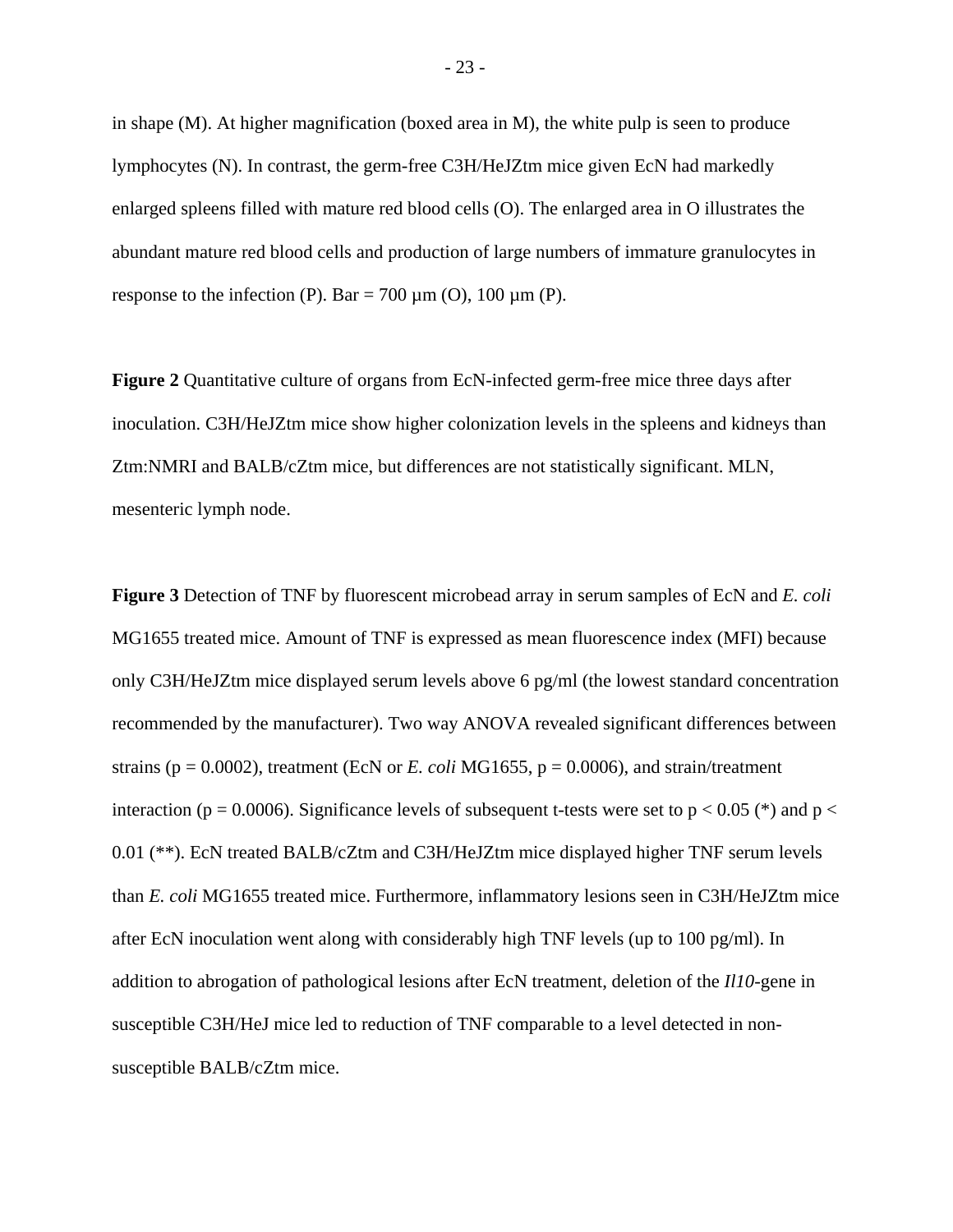**Figure 4** Germ-free C3H/HeJZtm and C3.129P2-*Il10-/-* mice carry the *Tlr4Lps-d* allele as determined by RFLP analysis. A 325 bp PCR amplicon was digested using BstNI. The resulting two fragments (202 and 123 bp) in C3H/HeJZtm and C3.129P2-*Il10-/-* mice and three fragments (202, 94, and 29 bp) in C3H/HeN mice demonstrate presence of a *Tlr4* point mutation in mice of the former two strains, leading to a defective TLR4. kb = DNA molecular weight marker XIV (Roche Diagnostics, Mannheim, Germany).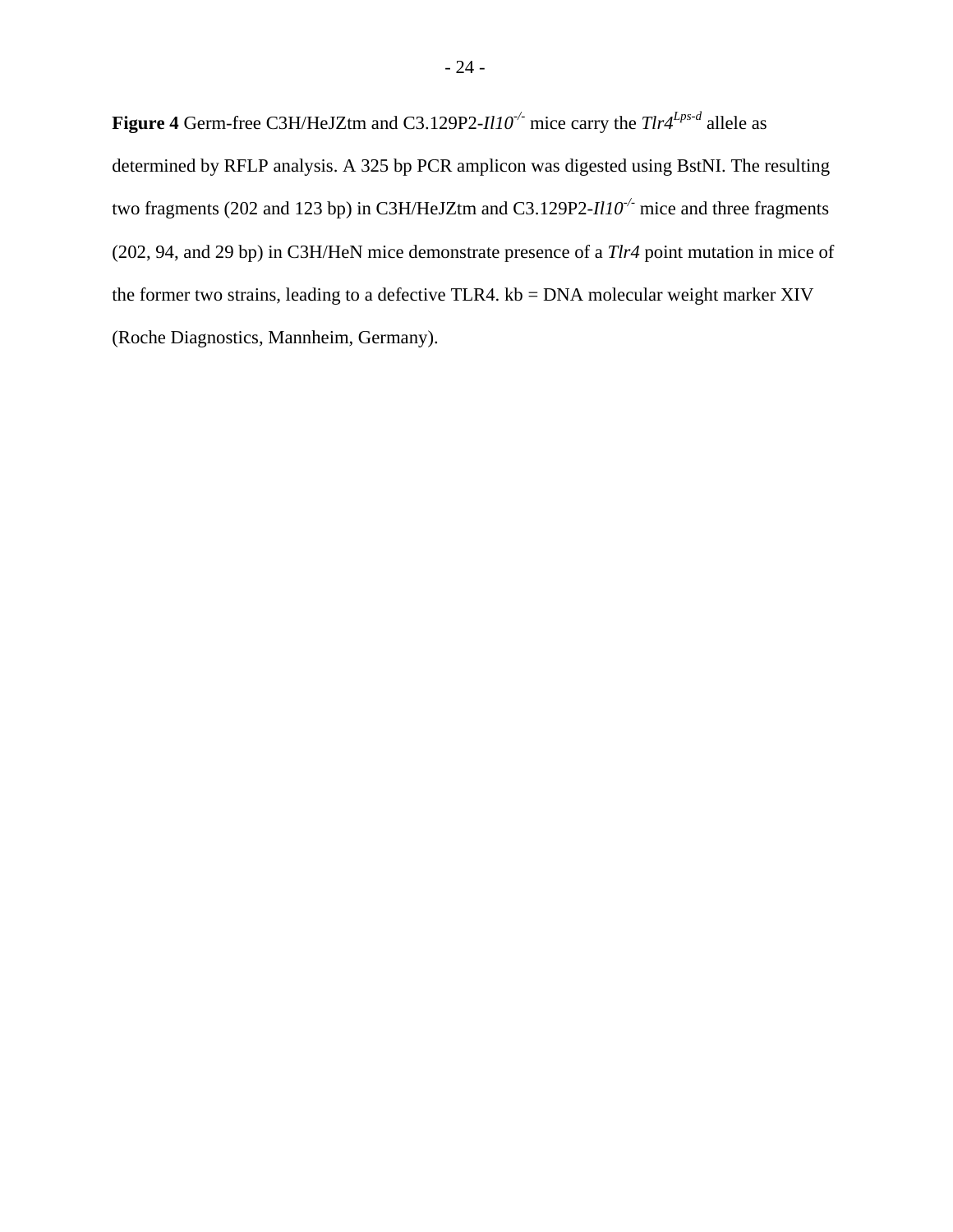# **Tables**

| <b>Strain</b>               | N | <b>Blood</b> Lung |                |                | <b>MLN</b> Pancreas Spleen Liver Kidney |                |                |                  |
|-----------------------------|---|-------------------|----------------|----------------|-----------------------------------------|----------------|----------------|------------------|
| Ztm:NMRI (7 d)              | 5 | $\overline{0}$    | 40             | 100            | 20                                      | 40             | 20             | $\overline{0}$   |
| $Z$ tm:NMRI $(3 \text{ m})$ | 8 | $\overline{0}$    | $\overline{0}$ | 38             | $\overline{0}$                          | $\overline{0}$ | $\overline{0}$ | $\boldsymbol{0}$ |
| $C57BL/6JZ$ tm              | 3 | $\theta$          | 67             | 67             | 33                                      | 33             | $\overline{0}$ | 33               |
| BALB/cJZtm                  | 5 | $\theta$          | 60             | 60             | 80                                      | 60             | 40             | 60               |
| ZtmTac:SW                   | 5 | 20                | 20             | 100            | 60                                      | 60             | 60             | 80               |
| C3H/HeJZtm                  | 9 | 100               | 100            | 100            | 100                                     | 100            | 100            | 100              |
| C3H/HeJZtm-SPF              | 8 | $\theta$          | 25             | $\overline{0}$ | $\overline{0}$                          | $\overline{0}$ | $\overline{0}$ | $\overline{0}$   |
| Mean                        |   | 17                | 45             | 66             | 42                                      | 42             | 31             | 39               |

**Table 1** EcN detected in organs by culture (in %).

MLN = mesenteric lymph node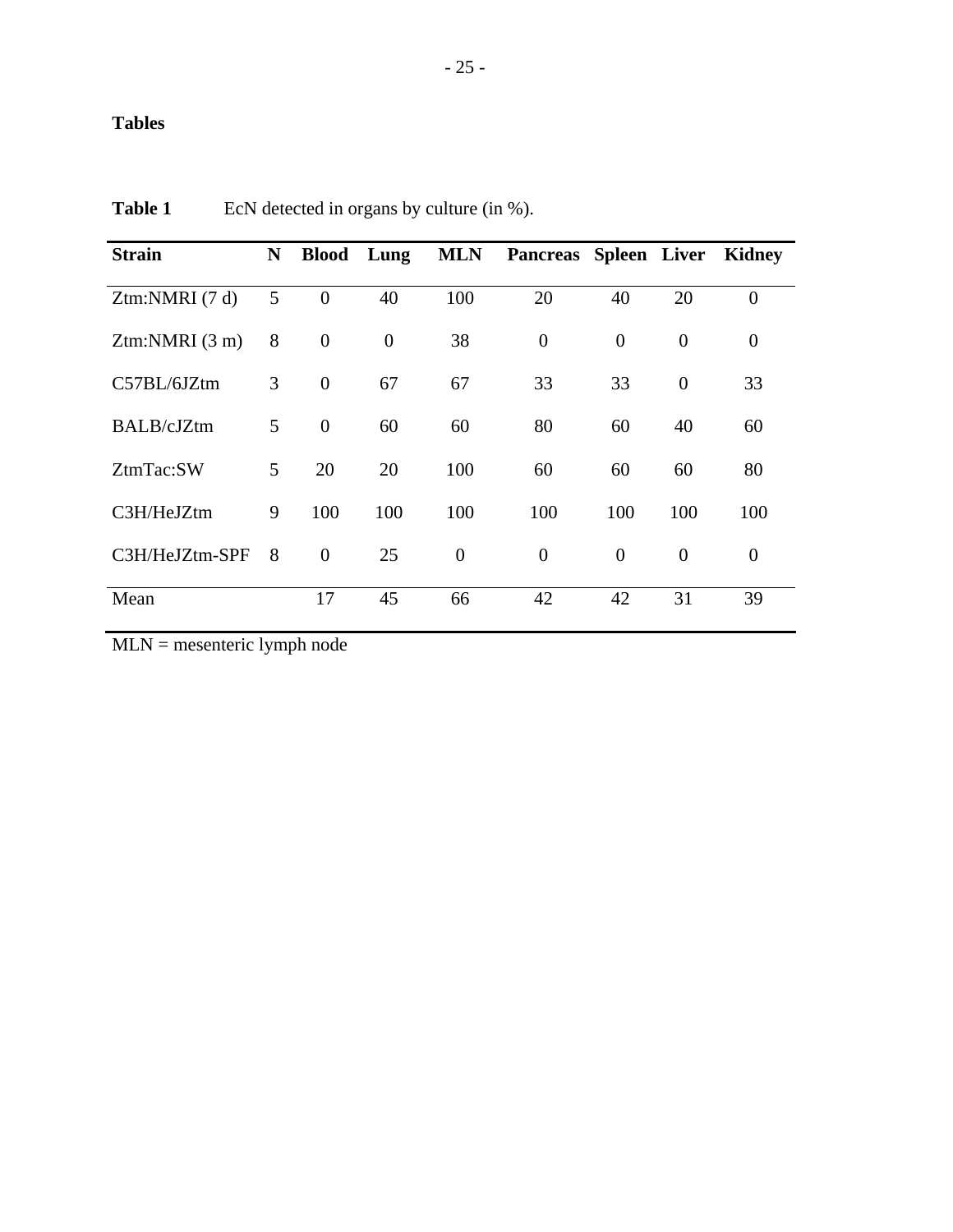| <b>Strain</b>    |          |          |     | N Blood Lung MLN Pancreas Spleen Liver Kidney |                |    |    |
|------------------|----------|----------|-----|-----------------------------------------------|----------------|----|----|
| $C3H/HeJZtm$ 4 0 |          | 75       | 100 | $\overline{0}$                                | $\overline{0}$ | 25 | 50 |
| $BALB/cJZtm$ 5 0 |          | $\sim 0$ | 20  | $\overline{0}$                                | $\theta$       | 20 | 60 |
| Mean             | $\theta$ | 38       | 60  |                                               | $\Omega$       | 23 | 55 |

**Table 2** *E. coli* MG1655 detected in organs by culture (in %).

MLN = mesenteric lymph node